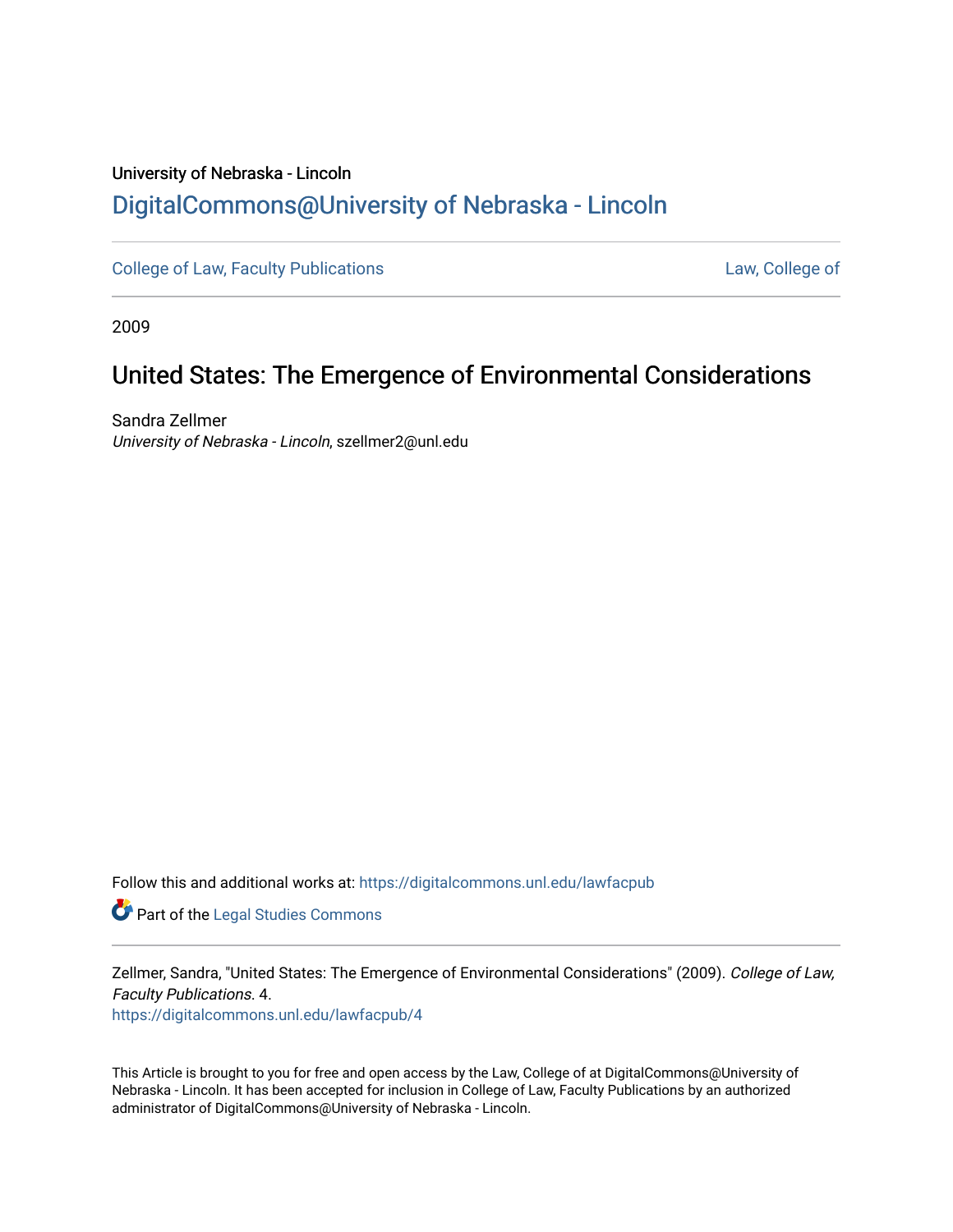Published (as Chapter 13) in J. W. Dellapenna and J. Gupta (eds.), *The Evolution of the Law and Politics of Water* (2009)*,* pp. 205–223. Copyright © 2009 Springer Science + Business Media B.V. Used by permission.

# **United States: The Emergence of Environmental Considerations**

# Sandra Zellmer

Professor, University of Nebraska College of Law, email **szellmer2@unl.edu** 

#### **Abstract**

This essay traces the emergence of environmental considerations in U.S. water law, beginning with colonial America and proceeding through the Gilded Age of industrialization, the Progressive Era of wise use, the New Deal and the rise of the federal administrative state, and the modern environmental era. Early on, environmental challenges were addressed haphazardly. The federal government influenced water policy through navigational enhancements, reclamation works, and flood control, while state and local law governed water rights and public health issues. The 1970s brought uniform federal effluent limitations and protections for endangered species. The dawn of the twenty-first century increasingly sees collaborative restoration initiatives that draw on the strengths of federal, state, tribal, and local governments and citizens.

**Keywords:** Dams, endangered species, federalism, flood control, pollution, public trust, water quality

# **1 Introduction**

Early in U.S. history, colonial and, subsequently, federal and state governments focused almost exclusively on navigation. By the nineteenth century, the rapidly growing nation was facing the realities of water pollution and depletion. Although water quantity and quality are closely related, laws on water use and allocation developed long before laws on pollution and environmental integrity. Today, federal environmental legislation—the Endangered Species Act and the Clean Water Act in particular—eclipses conventional, commodity-oriented water law. This chapter traces the emergence of environmental considerations in U.S. water law, beginning with colonial America and proceeding through four significant eras in U.S. history: the Gilded Age of industrial expansion; the Progressive Era of wise use; the New Deal and the rise of the federal administrative state; and the modern environmental era.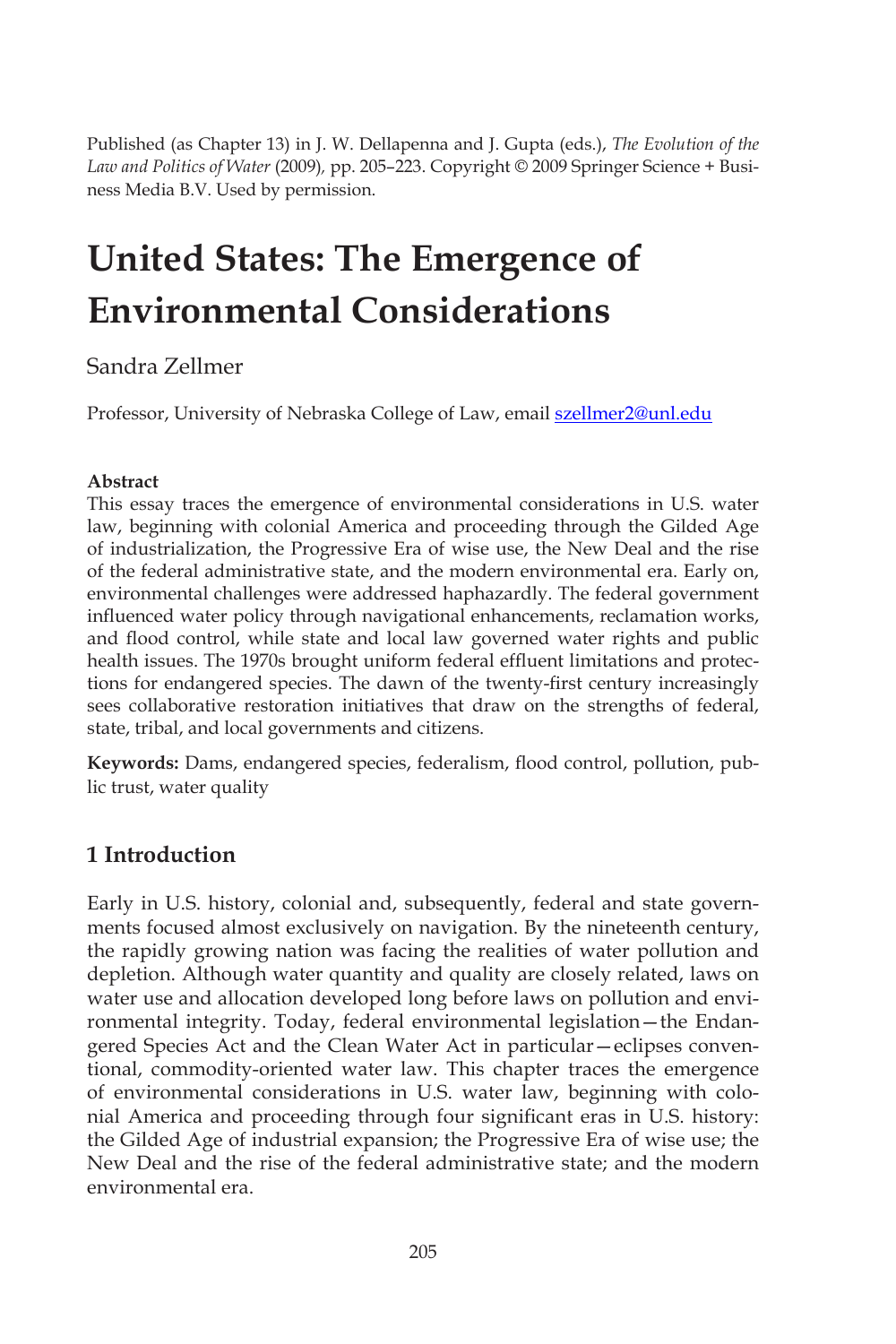#### **2 Colonial America and the Public Trust Doctrine**

The chief water-related concern of early colonial governments involved public access to navigable waterways and fisheries (Rogers 1993: 46). When the colonies gained independence, they assumed sovereignty over navigable waters and submerged lands (Clemons 2004). Subsequent states, which entered the Union on an "equal footing" with the original states, have the same authority unless the U.S. clearly expressed the intent to reserve the lands underlying navigable waters for federal purposes (*Pollard v. Hagan* 1845: 222–23). State power is limited by the public trust doctrine and by federal constitutional powers over commerce, public lands, and the receipt of funds (U.S. Constitution: art. I, §8, cls. 1, 3, art. IV, §3, cl.2). The public trust doctrine imposes an obligation on states, as trustees, to protect navigable waters for public use; states may not disregard their obligation to protect waterways and streambeds nor may they convey the trust corpus inconsistently with the public interest (*Illinois Central Railroad v. Illinois* 1892: 453).

From early times, Congress proclaimed that inland navigable waterways were "common highways and forever free" for public use (Wilkinson 1989: 456–57). The federal government, led by the Army Corps of Engineers, developed navigable waters under the premise that "rivers best serve society if they are controlled, diverted, and dammed" (McCool 2005: 1903). As population and industrial activity grew, untreated sewage and other pollutants raised public health concerns nationwide, yet little was done to correct the problem until the early 1900s (Andreen 2004: 553–554).

## **3 The Gilded Age of Industrialization**

American law in the nineteenth century encouraged settlement and the exploitation of resources through homesteading, ranching, railroad expansion, and mining (Pisani 2002: xii). Conservation had low priority due to the Gilded Age mentality of limitless resources and laissez-faire policies.

### *3.1 Proprietary and Sovereign Interests in Water Quality*

By the mid-1800s, environmental degradation from mining, milling, and sewage had become a serious threat to urban populations. Chicago was a leading example, with sewage pouring into the Chicago River and Lake Michigan (see Hall, in Dellapenna & Gupta 2009: ch. 17), leading to severe cholera outbreaks (Percival 2004: 718–720). Water disputes were largely left to private law remedies under state law, with suits seeking to vindicate property interests in water (see Dellapenna, in Dellapenna & Gupta 2009: ch. 12) as well as to rectify harms from environmental degradation. State governments occasionally asserted the public trust doctrine to protect the public's interest in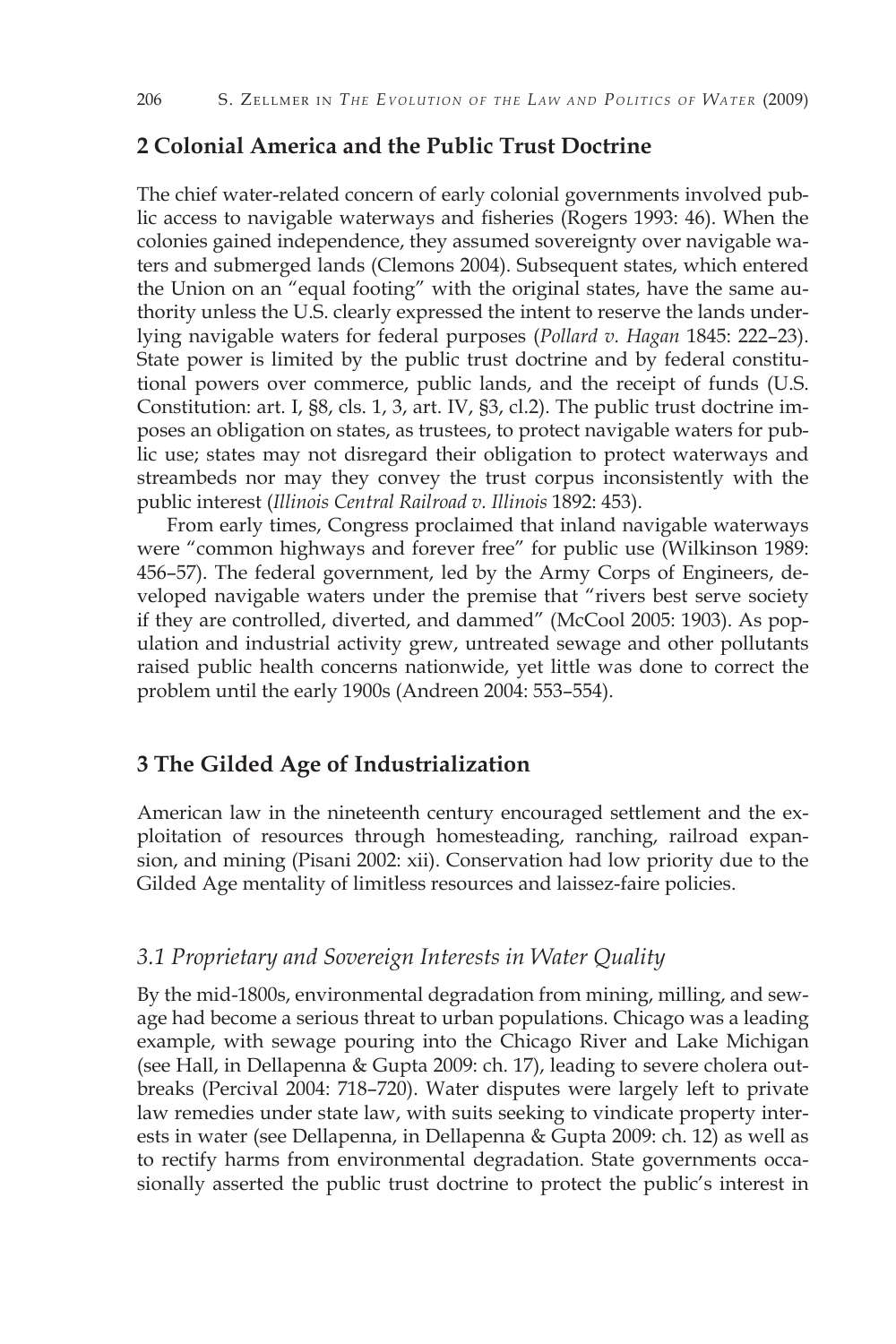navigable waterways, tidal areas, or fisheries from excessive diversions and pollution, with varying degrees of success (Davis 1988: 380).

Water disputes between states involving interstate pollution, are heard by the U.S. Supreme Court (U.S. Constitution: art. III, §2, cl.2). One early case arose when Chicago reversed the flow of the Chicago River so the city's sewage flowed downstream into the Mississippi River above St. Louis; Missouri's claims were dismissed for failure to prove that bacteria could survive the long journey to St. Louis (*Missouri v. Illinois* 1906: 522–523). New York and New Jersey also litigated over New Jersey's discharge of raw sewage into New York Harbor (*New York v. New Jersey* 1921). New York's claim was dismissed for failure to show that the threatened invasion of rights was of "serious magnitude" (Percival 2004: 737). A few years later, New Jersey sued New York City for polluting New York Harbor with garbage (*New Jersey v. City of New York* 1931). The Court issued an injunction prohibiting dumping, but only after the City was given time to build new incinerators.

### *3.2 Private Liability for Environmental Degradation*

Early tort theories, such as nuisance and trespass, operated as a type of strict liability, whereby injured parties won redress even if the offending conduct was socially beneficial. Courts enjoined otherwise lawful uses of land for factories and other activities when a neighbor's enjoyment of water, air, or other essential amenities were adversely affected (Beuscher & Morrison 1955). Following the industrial revolution, however, plaintiffs harmed by diminished water quality could not prevail if the discharger did not act "unreasonably." Courts balanced the utility and economic benefit of the polluter's conduct against the costs to the plaintiff and, more broadly, impacts on the public interest. Thus, in *Pennsylvania Coal Co. v. Sanderson* (1886: 457–459), the court held that the acid mine drainage was not a nuisance even though it prevented plaintiff's enjoyment of her house next to a mountain stream, because the drainage was incidental to beneficial activities.

Plaintiffs, particularly governmental entities, had more success with public nuisance claims. A public nuisance is an activity that injuriously affects the exercise of a public right, such as fishing in a navigable stream (Hodas 1989: 883). In *Pennsylvania Railroad Co. v. Sagamore Coal Co.* (1924), the court enjoined a company from discharging polluted drainage into a creek when the discharge adversely affected the plaintiffs' right to use the water for public supply.

Trespass, an interference with exclusive possession of property, arises from a direct and immediate physical invasion of plaintiff's property (*Bradley v. American Smelting & Refining Co.* 1985: 787). Early cases held that any trespass, no matter how slight, was actionable, because of the special legal status of realty. Thus, the Montana Territorial Supreme Court declared in 1871 that there simply was "no right to fill the channel of a creek with tailings and de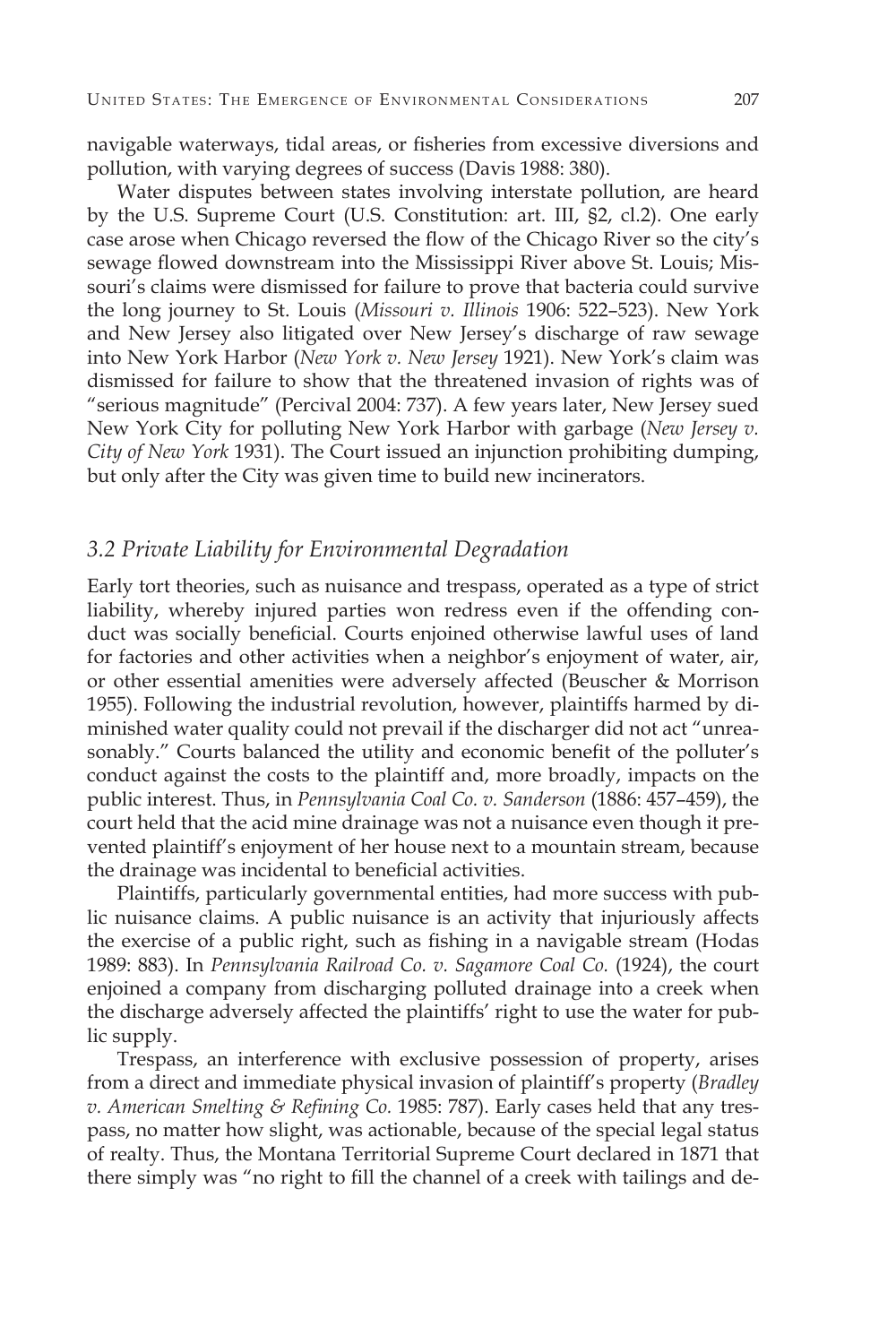bris" (*Nelson v. O'Neill* 1871: 284; Bakken 2001: 97). As with nuisance, however, courts became more reluctant during the industrial revolution to impose liability in order to protect manufacturers from "harassment" contrary to the public good (*Bradley v. American Smelting & Refining Co.* 1985: 791).

The industrial revolution saw the rise of negligence claims, where liability was imposed for reasonably foreseeable injuries caused by a breach of a legal duty, such as a duty not to cause pollution (Davis 1990: 496). In 1884, California farmers successfully prosecuted a negligence claim against an upstream hydraulic gold mining operation that flooded their crops when the defendant permitted more water to flow than the canal could safely carry (*Harrison v. Spring Valley H.G. Co.* 1884: 381). Failure to prove causation was fatal to negligence claims (*Cauley v. United States* 1965: 869–70).

A final tort option was strict liability for injury caused by abnormally dangerous activities (*Cities Service Company v. State* 1975: 803). Such claims, however, were dismissed when the activity was considered common and its value to the community outweighed its dangerous attributes (*Fortier v. Flambeau Plastics Co.* 1991). These tort theories are still viable today in redressing water pollution, and they are complemented by federal and state environmental legislation.

#### *3.3 State Regulatory Efforts*

Nineteenth century legislation to address water pollution included an 1852 California law criminalizing water pollution, an 1877 Montana law outlawing the dumping of coal slack in waters, and various state laws prohibiting poisoning drinking water or dumping animal carcasses into streams (Andreen 2003: 170–180; Bakken 2001: 97). Large cities like New York, Chicago, and Pittsburgh created health departments in the 1860s and 1870s. In 1869, Massachusetts established the first operational state health board, followed by other states. Most of these boards were "weak and ineffectual bodies" (Andreen 2003: 179), with minimal funding and under enormous pressure to allow untreated discharges. The late nineteenth century saw increases in industrialization and laissez-faire attitudes, leading to significant externalities and concentrations of power (Gordon 2000: 173–174; Dellapenna 2007: §9.02(a) ).

#### **4 The Progressive Era**

The Progressives, civic-minded urban reformers, believed that the government should lead in making life better for all citizens, not just the special interests. With population growth, it became apparent that the nation's natural resources were limited (Pisani 2002: 277). From around 1890 to 1920, federal policies evolved to reflect progressive ideals (Hays 1959) and states took tentative steps to control water pollution by establishing quasi-zoning systems (Andreen 2003: 182). Although many people still harbored a "deep-seated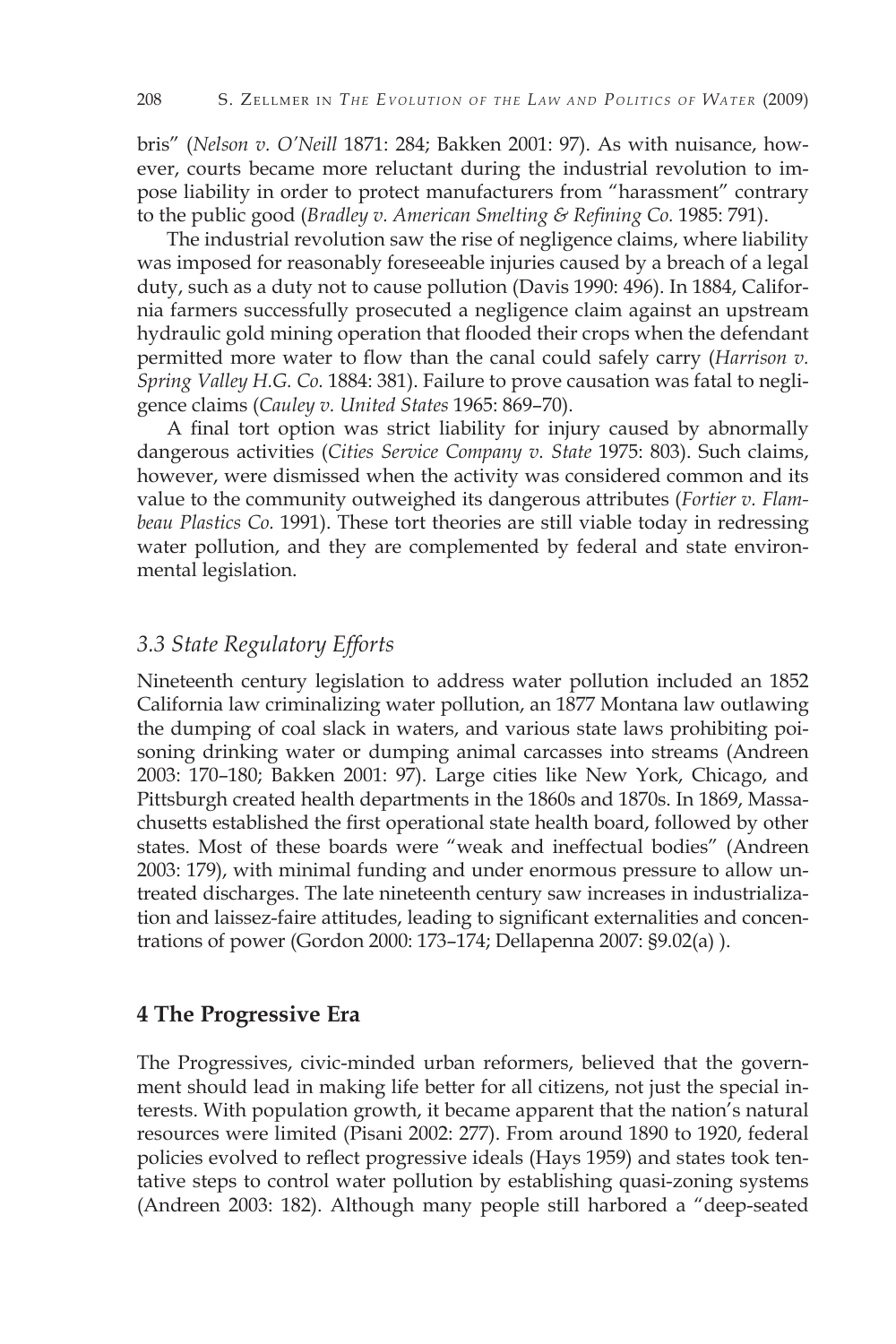distrust of centralized authority," particularly where property rights were concerned, the public supported the development of policies requiring the wise use of natural resources (Haines 1996: 159; Utley & Mackintosh 1989).

#### *4.1 The Rivers and Harbors Act*

In the 1880s, Congress authorized the Corps of Engineers to prevent navigational obstructions, refuse, and mill wastes in New York Harbor. Congress broadened its geographic focus in the Rivers and Harbors Act (1899). The Act prohibits obstructions to navigation by dams or bridges or by the excavation, filling, or alteration of the watercourse of navigable waters of the United States (33 U.S.C. §§401, 403). Section 13 prohibits the discharge of refuse, except for municipal sewage and stormwater, into navigable waters without a Corps permit (33 U.S.C. §407). The Corps initially applied the Act only to materials that could actually impede navigation, rendering the Act ineffective (Andreen 2003: 221; Percival 2004: 741). Congress took little notice, however, until citizen groups resurrected the Act in the 1960s.

### *4.2 Water Conservation Through Reclamation*

In the Reclamation Act of 1902, Congress authorized the U.S. Bureau of Reclamation to construct and operate water projects in seventeen western states to supply water to farmers residing on modest-sized tracts (Reclamation Act 1902). Federal reclamation projects promised to "subdue worthless land," turning deserts into gardens and converting the West into "a commonwealth of small farms" (Pisani 2002: 272). In addition, proponents of comprehensive watershed planning assumed that large-scale federal projects would promote more efficient water use (Tarlock 2004: 1302). The program became the largest public works initiative ever undertaken (Pisani 2002: xvi), supplying water to 20% of western farmers and irrigating ten million acres (Benson 2006: 275). Although 80% of reclamation water is dedicated to irrigation, the projects generate hydropower for six million homes and provide water for over 30 million people. Nevertheless, instead of efficient water use, its legacy was one of adverse environmental and social impacts, including unsustainable growth, exacerbated waste, and the flooding of millions of acres of land (Babbitt 2005: 124–28).

#### *4.3 Flood Control*

The U.S. historically dealt with flood control through the Corps of Engineers (Tarlock 2004: 1301–02). The 1920s ushered in a multifaceted federal floodcontrol policy, largely because of the Great Mississippi Flood of 1927 (Pisani 2002: 235; Barry 1998). The Flood Control Act (1928) "set a precedent of direct, comprehensive, and vastly expanded federal involvement in local af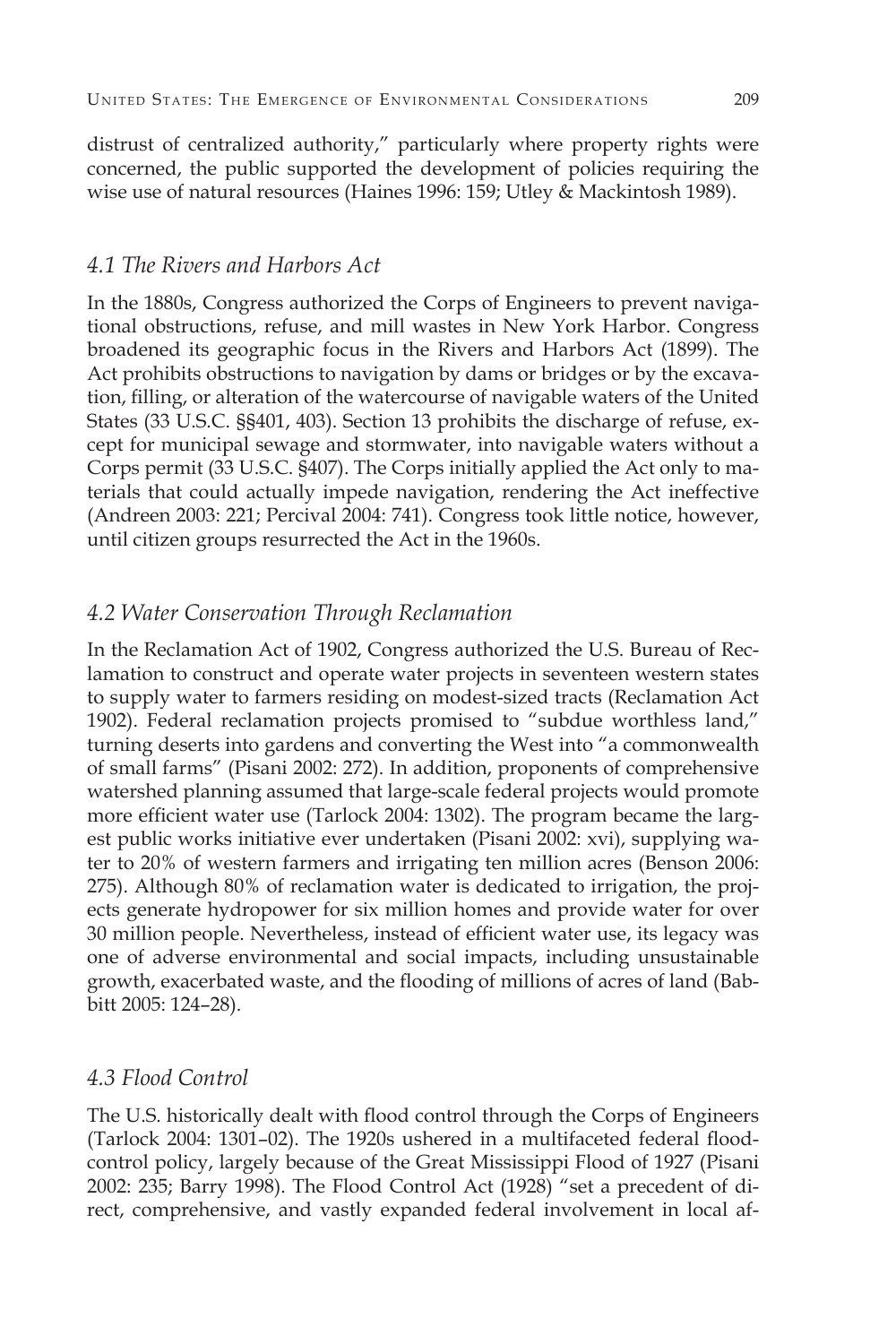fairs.…" (Barry 1998: 407). President Hoover's conservation agenda sought not only flood control, but also strong federal leadership in adopting and implementing a broad national program for the full utilization of the nation's waterways: "Every drop of water that runs to the sea without yielding its full commercial returns to the nation is an economic waste" (Pisani 2002: 243–44).

# **5 New Deal Water Policy**

Progressive ideals resonated for decades and influenced the policies that responded to the Great Depression of 1929–1941. After 1933, President Roosevelt's "New Deal" made public welfare a matter of federal concern, delegating sweeping regulatory powers to new executive agencies designed to police securities markets, bolster agricultural prices, and safeguard the workplace (Zellmer 2000: 941). Roosevelt put people to work on soil conservation districts, sewage treatment plants, dams, and other water-related projects. Many of these projects benefited the environment, but some did not. An extended drought and unprecedented losses of topsoil due to improvident agricultural policies led to the worst prolonged environmental disaster in American history (Egan 2006: 10). Nearly half of all municipal sewer systems continued to discharge raw, untreated waste (Andreen 2003: 226). New Deal policies spawned massive multi-purpose water projects, yet by treating them as local job relief rather than integrated parts of a national whole, federal water policy became highly fragmented. Bureaucratic rivalries further stymied coordinated planning (Pisani 2002: 271).

# *5.1 New Deal Flood Control Policies*

The Dust Bowl years of the 1930s were followed by severe flooding on the Missouri River (Ferrell 1993: 63–67) and the Flood Control Act of 1936. The Act commits the federal government to "improve … navigable waters … for flood-control purposes" if benefits exceed costs (33 U.S.C. §701a-1; Tarlock 2004: 1301–04). As a result, levees and other flood control projects in many basins have caused the loss of floodplains and the precipitous decline of fish and wildlife species (Zellmer 2004: 336; Houck 2006: 48–50). Although the Act's highly discretionary cost-benefit provision remains in place, since the 1970s, limitations on flood control activities have been imposed by modern environmental laws.

### *5.2 Hydropower*

The Federal Power Act of 1920 requires any non-federal entity seeking to build or operate a hydroelectric project to comply with a license from the Federal Power Commission (now known as the Federal Energy Regulatory Commission) (16 U.S.C. §817). The Commission's authority initially was limited to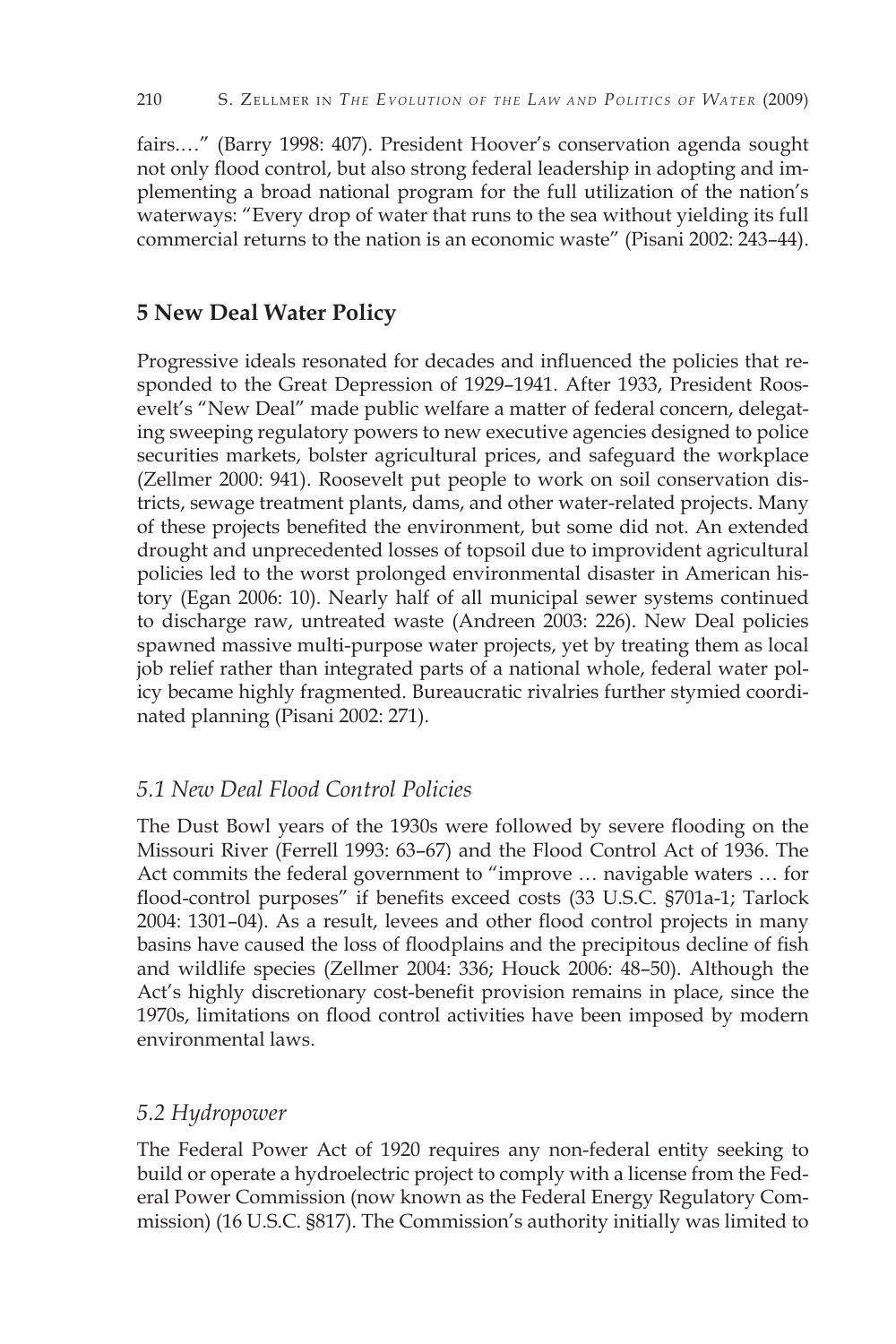navigable waters and federal public lands, but was extended in 1935 to projects on all waterways subject to federal power under the Commerce Clause (Act of Aug. 26, 1935, §§202, 210). The Supreme Court described the Act as "a complete scheme … which would promote the comprehensive development of the water resources of the nation.…" (*First Iowa Hydro-Electric Coop. v. Federal Power Comm'n* 1946: 180). The Court held that the Act pre-empted state laws that were inconsistent with Commission licenses (*First Iowa Hydro-Electric Coop. v. Federal Power Comm'n* 1946: 164, 177–81). Subsequently, the Court distinguished the Federal Power Act from the Reclamation Act, which requires the Bureau "to proceed in conformity with" relevant state laws (*California v. Federal Energy Regulatory Commission* 1990: 504–06).

Today, the Commission has authority to impose a broad array of license conditions, such as fisheries protection and flood control. Although environmental considerations played little role in early licensing decisions (Lawrence 2005: 285), in 1967 the Supreme Court held that when the Commission determines whether a hydroelectric license is in the public interest, it must explore all relevant issues, including future power demand and supply, alternate power sources, preserving reaches of wild rivers and wilderness areas, preservation of anadromous fish for commercial and recreational purposes, and protection of wildlife (*Udall v. Federal Power Comm'n* 1967: 450). Congress further modified the licensing process, requiring the Commission to give "equal consideration" to "the preservation of … environmental quality" (Lawrence 2005: 285). The Commission also must prepare a cumulative impact assessment of projects within the river basin and accept any conditions on licenses recommended by state or federal agencies or explain in writing why it rejected them (Spence 1999: 430).

The nation's dam-building zeal spread well beyond hydropower facilities (Klein 1999: 641–642). All told, the Corps of Engineers built nearly 500 dams, the Bureau of Reclamation around 600 dams, and the Tennessee Valley Authority, created in 1933, some 51 dams on the Tennessee River and its tributaries (Adler 1995: 1060–61; Bureau of Reclamation—About Us (2008); Mc-Cool 2005: 1905). Hydraulic infrastructure has provided extensive benefits, including water supplies, power, and commercial and recreational navigation, but the costs are high (McCool 2005: 1905). Every major river has been altered by dams, which diminish water quality, block fish passage, and destroy riparian communities. Less than 2% of America's streams remain freeflowing enough to qualify for inclusion in the Wild and Scenic River program (McCool 2005: 1908).

#### **6 The Modern Environmental Era**

Industrial expansion and hydraulic works brought tremendous damage to riparian ecosystems. By the 1960s, some states had begun controlling water pollution, but opposition from industry and municipalities discouraged most state authorities from imposing strict regulatory schemes (Andreen 2003: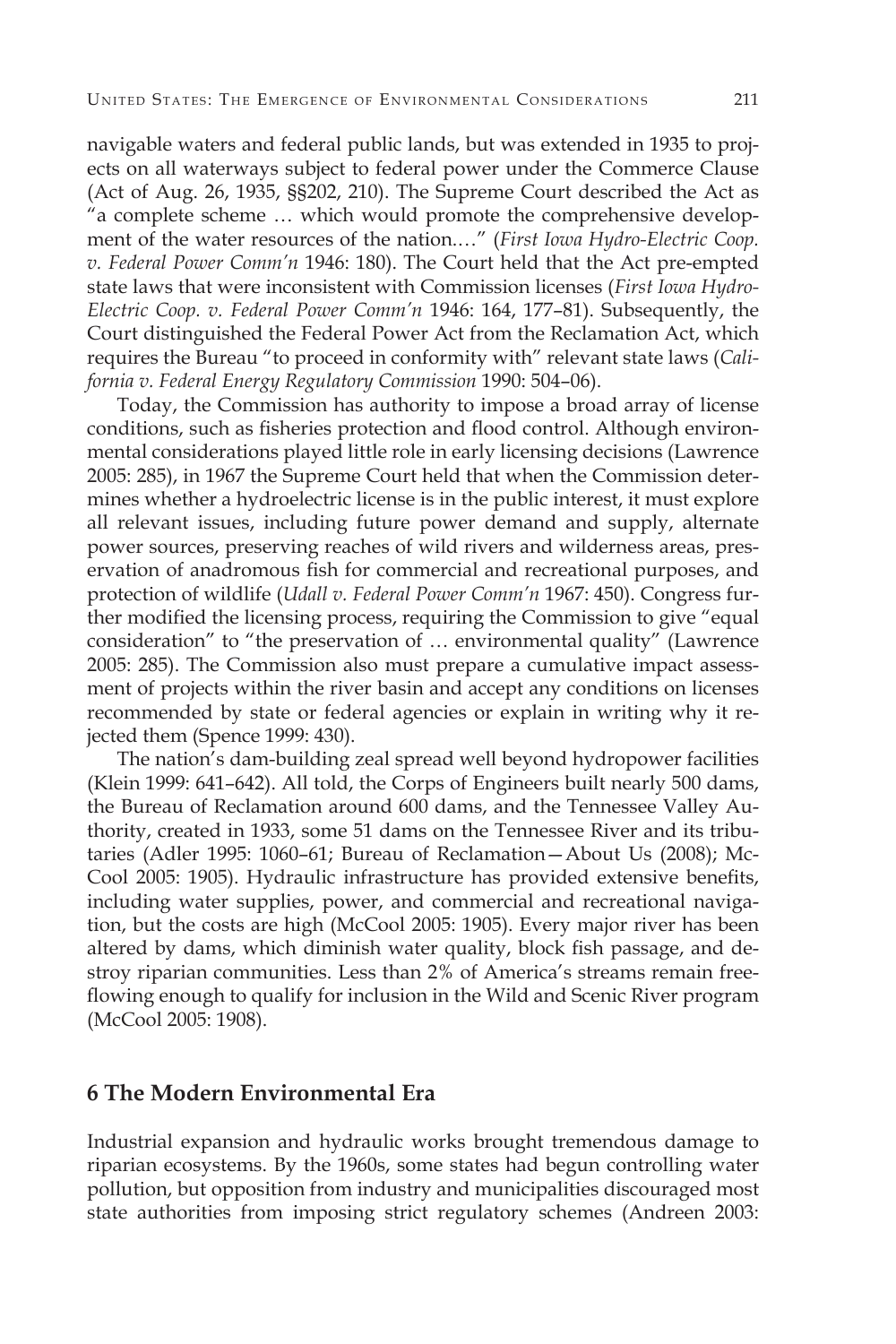189–193). Congress therefore enacted laws aimed at preserving free-flowing rivers and water quality, while litigation under the Rivers and Harbors Act of 1899 blossomed.

#### *6.1 The Wild and Scenic Rivers Act*

Congress enacted the Wild and Scenic Rivers Act in 1968 to counter the adverse effects of decades of dam building and flow alterations (16 U.S.C. §§1271–1287; Tarlock & Tippy 1970). The Act proclaims the need to complement the national policy of dam construction with "a policy that would preserve … selected rivers or sections thereof in their free-flowing conditions to protect the water quality of such rivers …" (§1271). Rivers are added to the Wild and Scenic Rivers System by Congress or through state nominations to protect their free-flowing condition and other "outstandingly remarkable values," such as water quality, recreation, scenery, fish, wildlife, or cultural resources "for the benefit and enjoyment of present and future generations" (§1271). The Act aims to preserve free-flowing conditions and to protect and enhance river values (§§1273(a), 1278(a); Diedrich 2002: 5). Designations result in strict controls within the river's corridor (Colburn 2005: 458 n.166; Spence 1999: 426). No dam or other project under the Federal Power Act may be licensed on any designated river (§1278(a); *City of Klamath Falls v. Babbitt* 1996). The Act also prohibits federal agencies from assisting "by loan, grant, license or otherwise" in the construction of any hydraulic works that would have a direct and adverse effect on a designated river (§1278(a); *Sierra Club North Star Chapter v. Pena* 1998: 979). Finally, designated rivers must be managed "to protect and enhance" outstandingly remarkable values (§1281(a) ). Emphasis is given to "aesthetic, scenic, historic, archaeological and scientific features," and to exceptional water quality (§1281(a) ).

## *6.2 Federal Water Quality Acts Through 1970*

World War II "spawned a chemical revolution" and consequent pollution (Andreen 2004: 553–54). Congress enacted weak provisions for federal abatement of interstate pollution in the Federal Water Pollution Control Act (1948), along with expanded federal research activities and aid for sewage treatment, but left primary responsibility for water quality with the states (Andreen 2003: 291). The Surgeon General was authorized only to investigate a specific pollution problems at the request of a state, and the states were given power to veto any federal enforcement suit that followed (Andreen 2003: 238–39). Prosecutors were required to prove that a polluter had actually endangered public health in an adjacent state and that preventing pollution was physically and economically feasible.

By 1961, the condition of America's rivers was so poor that the Surgeon General called it "a national disgrace" (Andreen 2003: 241). Inspired by Rachel Carson's *Silent Spring* and an emerging environmental consciousness,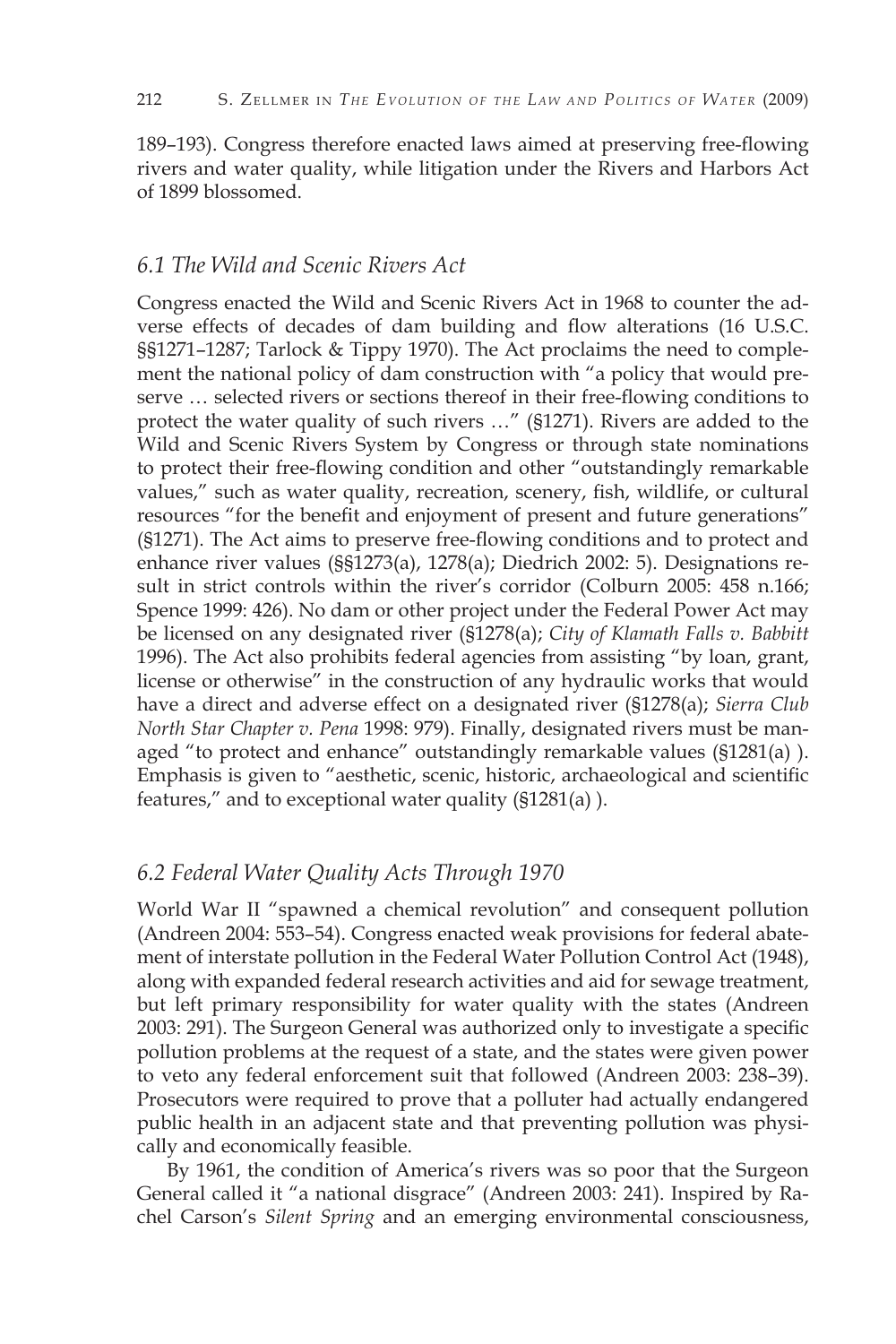the public demanded greater protection (Andreen 2003: 244–245). Amendments in 1961 extended enforcement authority to navigable waters and tributaries where discharges endangered health or welfare (Federal Water Pollution Control Act Amendments 1961). Federal power over intrastate pollution was still quite limited, however, as no suit could be filed absent consent of the state governor (Andreen 2003: 242–43). Congress strengthened the federal government's ability to combat oil pollution in the wake of well-publicized spills such as the wreck of the Torrey Canyon and the 1969 Santa Barbara blowout. Amendments adopted in 1970 prohibited discharges of harmful quantities of oil into navigable waters and imposed hefty fines and strict liability on violators (Water Quality Improvement Act 1970). The 1970 Act also required applicants for federal licenses to obtain state certification that discharges from the proposed activity would not violate state standards (Andreen 2003: 257–58).

#### *6.3 The Revitalization of the Rivers & Harbors Act of 1899*

The enforcement provisions of the Federal Water Pollution Control Act were so cumbersome that, in the mid-1960s, citizens began to use the Rivers and Harbors Act of 1899 to bring private actions against polluters, and also pressured the Corps of Engineers to enforce the Act more aggressively to prevent the discharge of refuse in navigable waters. The Supreme Court held that the Act could be used to enjoin industrial pollution, regardless of whether endangerment to health could be proven (*United States v. Republic Steel Corp.* 1960; *United States v. Standard Oil Co.* 1966). Over 60 enforcement actions were begun under the Rivers and Harbors Act in 1969 and 1970. Even so, the number of polluters continued to grow. President Nixon created the U.S. Environmental Protection Agency in 1970 to address such problems (Andreen 2003: 256).

The Corps of Engineers adopted regulations in 1971 for a permit program covering "all direct and indirect discharges" into navigable waterways or tributaries (Andreen 2003: 259–60). In issuing permits, the Corps was required to obtain the Environmental Protection Agency's advice regarding compliance with water quality standards. Setting permit levels was a daunting task given the limited data and technical resources available and joint administration was awkward. The program soon "ground to a halt" when a federal court prohibited the issuance of permits for failure to comply with the recently enacted National Environmental Policy Act (*Kalur v. Resor* 1971). The Corps had only issued 20 permits, and 23,000 applications remained in the pipeline (Andreen 2003: 260).

#### *6.4 Environmental Impact Analysis*

Congress enacted the National Environmental Policy Act in 1969 to require federal agencies to prepare an environmental impact statement for "every recommendation or report on proposals … and other major federal actions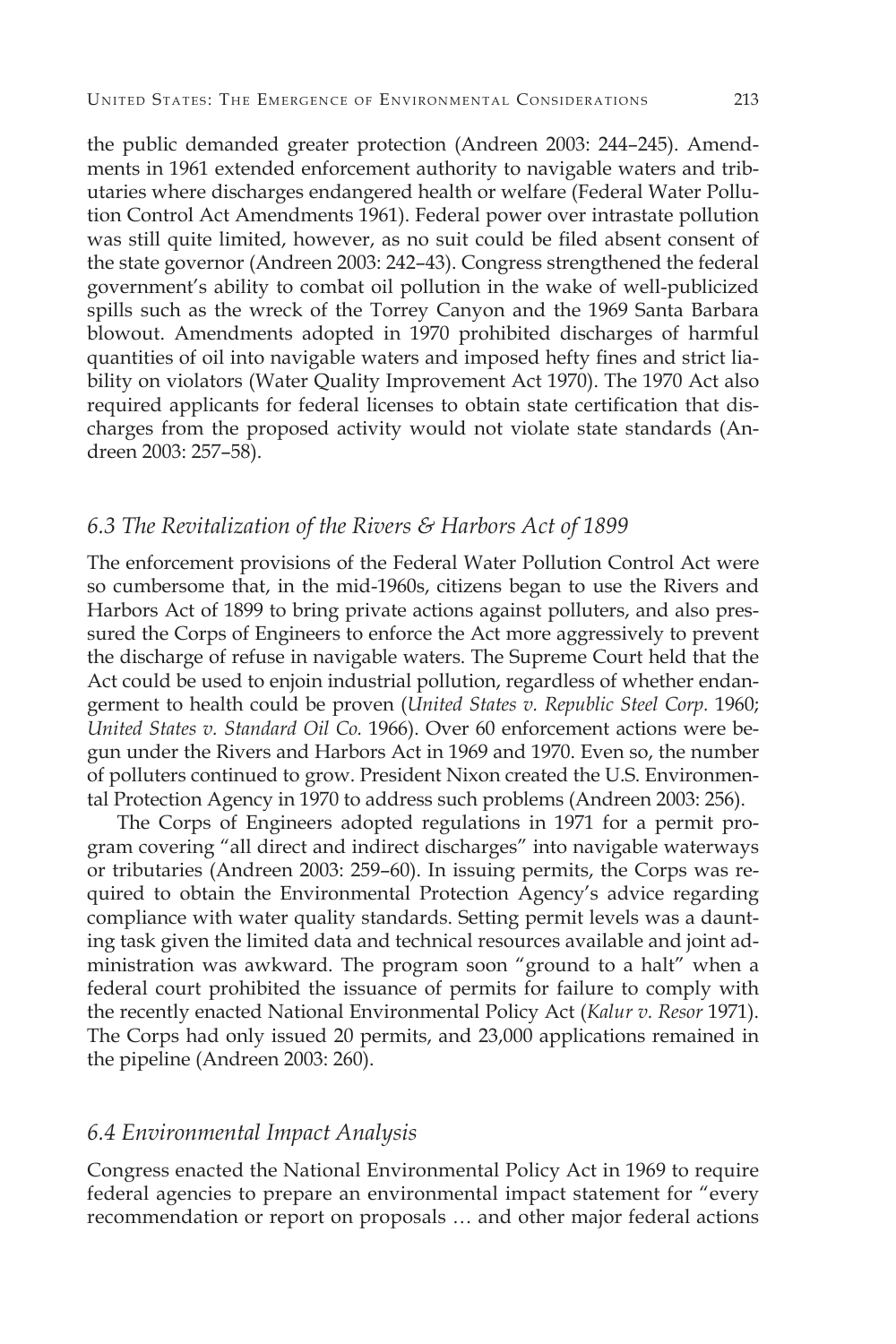significantly affecting the quality of the human environment" (42 U.S.C. §4332(2)(c); *Robertson v. Methow Valley Citizens Council* 1989). Although this is a limited duty that is wholly procedural and does not force any particular substantive outcome, the Act has wrought extensive changes in the way agencies do business. Environmental analyses provide the information needed by decision makers and stakeholders to evaluate the merits of proposed projects; once details are exposed in this public fashion, political pressure can be brought to bear (Karkkainen 2002: 907). As a result, numerous water projects have been altered to minimize effects on the environment (*Marsh v. Oregon Natural Resources Council* 1989; *Dubois v. Department of Agriculture* 1996).

#### *6.5 The Clean Water Act*

In the early 1970s, water quality continued to worsen and water-dependent species were suffering (Andreen 2003: 198). In the Clean Water Act of 1972, Congress substantially amended the pre-existing Federal Water Pollution Control Act (33 U.S.C. §1251 note). The Act sets ambitious goals of eliminating water pollution and protecting the chemical, physical, and biological integrity of U.S. waters (33 U.S.C. §1251(a) ). The Act imposes permit requirements on discharges of pollutants into surface waters and adjacent wetlands, strengthens enforcement provisions, supports state and tribal water quality standards, and incorporates elements of "cooperative federalism" to enhance implementation.

#### *6.5.1 Discharge Permits*

The primary mechanism for accomplishing the Clean Water Act's goals is §301, prohibiting the "discharge of any pollutant by any person" unless that person obtains a permit either under §402 (the National Pollution Discharge Elimination System) or §404 (dredging and filling) (33 U.S.C. §§1311(a), 1342, 1344). The trigger for both permit requirements is the "discharge of a pollutant," defined as "any addition of any pollutant to navigable waters from any point source" (33 U.S.C. §1362(12) ). "Point source" means "any discernible, confined and discrete conveyance," including pipes, ditches, canals, concentrated animal feeding operations and other conduits, except "agricultural stormwater discharges and return flows from irrigated agriculture" (33 U.S.C. §§1362(14), 1342(l)(2) ). Pollutants include garbage, sewage, chemical wastes, biological materials, and even heat (33 U.S.C. §1362(6) ).

"Navigable waters" is defined as "waters of the United States" (33 U.S.C. §1362(7) ). In *United States v. Riverside Bayview Homes* (1985: 133), the Supreme Court upheld federal jurisdiction over wetlands adjacent to a navigable lake, stating that the term "navigable" was of "limited" importance in determining Clean Water Act jurisdiction. Subsequently, the Court refused to extend the Act to a man-made wetland with no connection to a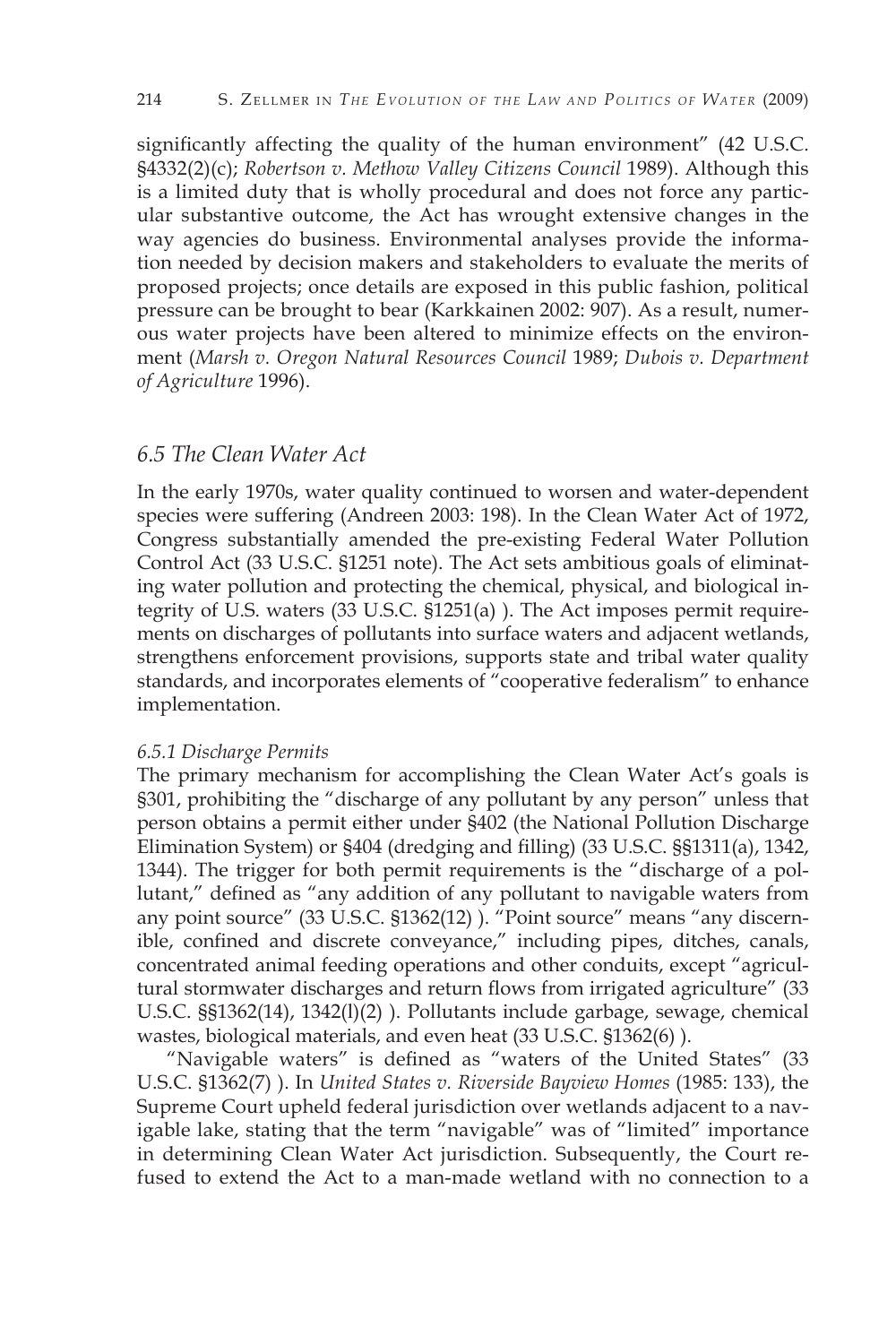navigable waterway, stating that to do so would "result in significant impingement of the States' traditional and primary power over land and water use" (*Solid Waste Authority of Northern Cook County v. Army Corps of Engineers* 2001: 172–74). At present, the agencies require a "significant nexus" with a navigable water body to assert jurisdiction (*Rapanos v. United States* 2006: 779–780).

Permits for point source discharges under the Act must incorporate effluent limitations reflecting the best available technology (33 U.S.C. §1311(b)(2)(A). Around 100,000 facilities have obtained permits (Environmental Protection Agency 2005). Most permits are issued by state agencies with delegated authority from the Environmental Protection Agency. Permit requirements may be enforced through injunctions, administrative, civil and criminal penalties, and citizen suits (33 U.S.C. §§1319, 1365). As a result, chemical pollutants from point sources have been reduced significantly. Unfortunately, non-point source pollution remains virtually uncontrolled. Programs directed at non-point sources, which include a broad range of activities such as farming and construction run-off, are left to the states. The Environmental Protection Agency lacks direct regulatory authority, but may withhold funding for states that do not take timely steps to address non-point pollution (Adler 2003: 47–56).

States are required to establish water quality standards comprised of designated uses for waterways within the state and standards sufficient to meet those uses (33 U.S.C. §1313). If the states fail to do so, the Environmental Protection Agency must promulgate water quality standards. Waterways that do not meet the standards are listed as impaired and total maximum daily loads must be set. Total maximum daily loads are applied to point sources through the permit program, but mechanisms for applying them to non-point sources are unclear (Adler 2003: 57). As a result, the implementation of water quality standards has been "less than stellar" (Houck 2002: 5, 63), and both urban and rural watersheds remain impaired with pathogens, insecticides, nutrients, and sediments. Riparian areas, moreover, are "some of the most severely altered landscapes in the country" (Adler 2003: 47, 50).

#### *6.5.2 Protecting Wetlands Through Dredge and Fill Permits*

By recognizing that wetlands provide a variety of ecosystem services worthy of protection, §404 of the Clean Water Act reflects a sea change in national wetlands policies. Section 404 authorizes the Corps to issue permits "for the discharge of dredged or fill material … at specified disposal sites" (33 U.S.C. §1344(a) ). The Environmental Protection Agency retains oversight and veto power over the permits. Individual permits are evaluated on a case-by-case basis, while general or nationwide permits may be issued for categories of activities that are similar in nature and have only minimal impacts. To receive an individual permit, the project proponent must demonstrate that there are no practical alternatives to the destruction of wetlands. A practical alternative presumably exists if the project is not water-dependent (40 C.F.R. 230.10(a) ).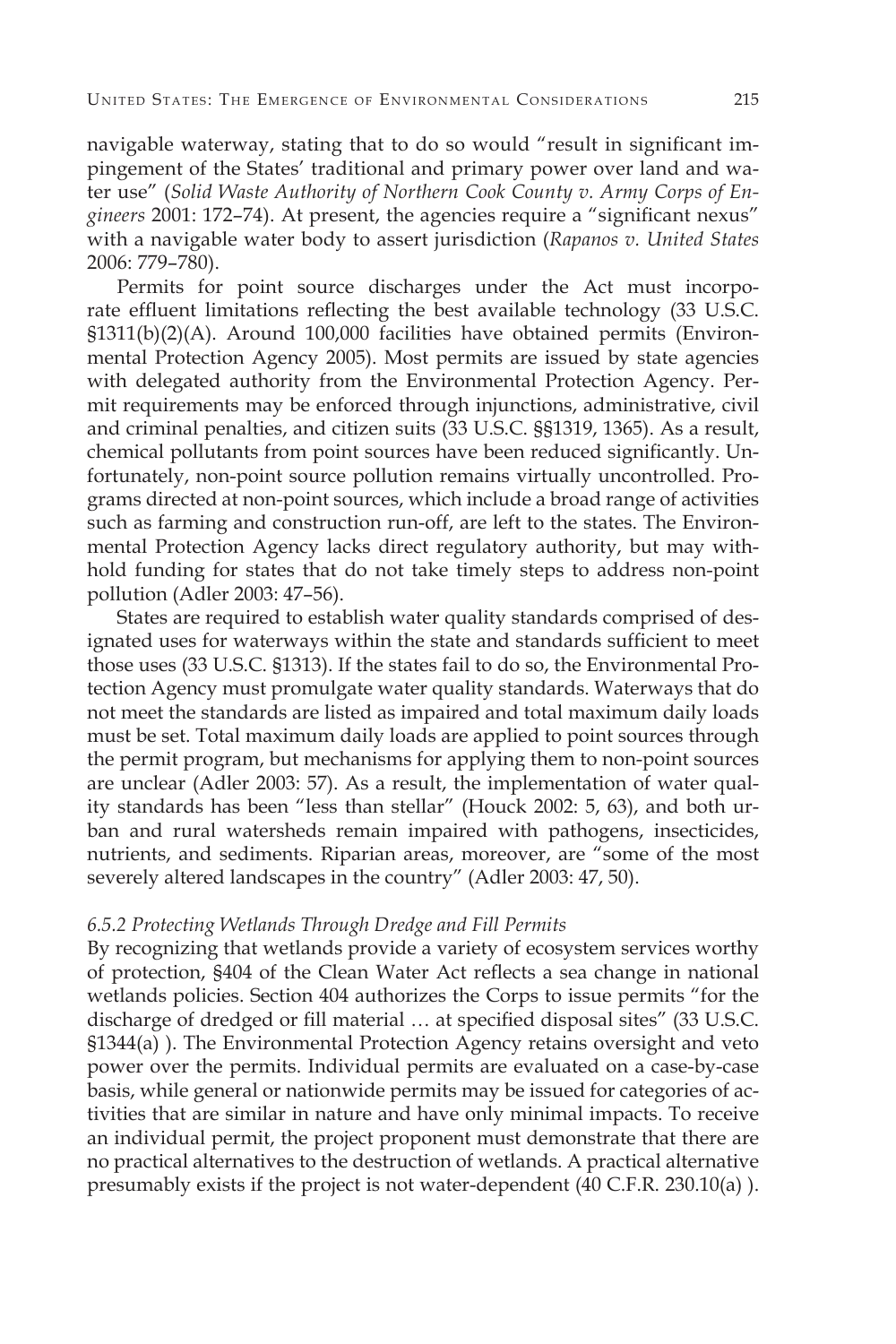Second, steps must be taken to mitigate adverse effects on wetlands (40 C.F.R.  $230.10(d)$ ). Finally, if damage cannot be avoided, the permittee must create or protect other wetlands. Section 404 is complemented by the Swampbuster program of the Food Security Act (1985), which removes incentives to drain wetlands by withholding subsidies from farmers who produce crops on converted wetlands (Kalen 1993: 906 n.175). These acts caused the rate of wetland loss to slow considerably, yet between 1986 and 1997, over 640,000 acres (260,000 ha) were lost (Adler 2003: 52).

#### *6.5.3 Cooperative Federalism*

The Clean Water Act directs federal agencies to cooperate with states in developing solutions to prevent pollution "in concert with programs for managing water resources" (33 U.S.C.  $$1251(g)$  ). The Environmental Protection Agency delegates authority to states and tribes that meet statutory criteria to administer and enforce permit systems. Upon delegation, the Agency's permit program is suspended, but it may still review and veto proposed permits and must periodically review state or tribal administration to ensure compliance (33 U.S.C. §1342(b)–(c) ). Some states and Indian tribes have utilized their ability to administer Clean Water Act programs to impose requirements that are more protective than federal law (*City of Albuquerque v. Browner* 1996). Section 401 of the Act, moreover, requires applicants for federal licenses to obtain certification from the appropriate state or tribal agency that the proposed project will not impair water quality (33 U.S.C. 1341(a); Spence 1999: 427). States have utilized this provision to impose minimum stream flow requirements on hydropower projects (*S.D. Warren Co. v. Maine Bd. of Environmental Protection* 2006; *PUD No. 1 of Jefferson County v. Washington Dept. of Ecology* 1994).

#### *6.5.4 Citizen Enforcement Measures*

The successes of the Clean Water Act are attributed in part to public involvement (Plater 1999: 382–83 n.54). The Act provides for a public comment period before a permit may be issued (33 U.S.C. §1342(a)(1) ). Once a decision is made, interested persons may request a hearing before the permitting agency or bring a citizens' suit in federal court (33 U.S.C. §§1319, 1365). Successful plaintiffs can recoup attorneys' fees and costs. Ironically, the Act has been construed as pre-empting the federal common law of interstate water pollution (*City of Milwaukee v. Illinois* 1981: 313–14, 317–39). State law remedies remain intact (*Exxon Shipping Co. v. Baker* 2008: \*10).

### *6.6 The Safe Drinking Water Act*

In 1974, Congress responded to the public's concerns about health risks from contaminated groundwater by enacting the Safe Drinking Water Act (42 U.S.C. §§300f-300j-26). Previous enactments had authorized the establishment of standards for bacteriological and some chemical contaminants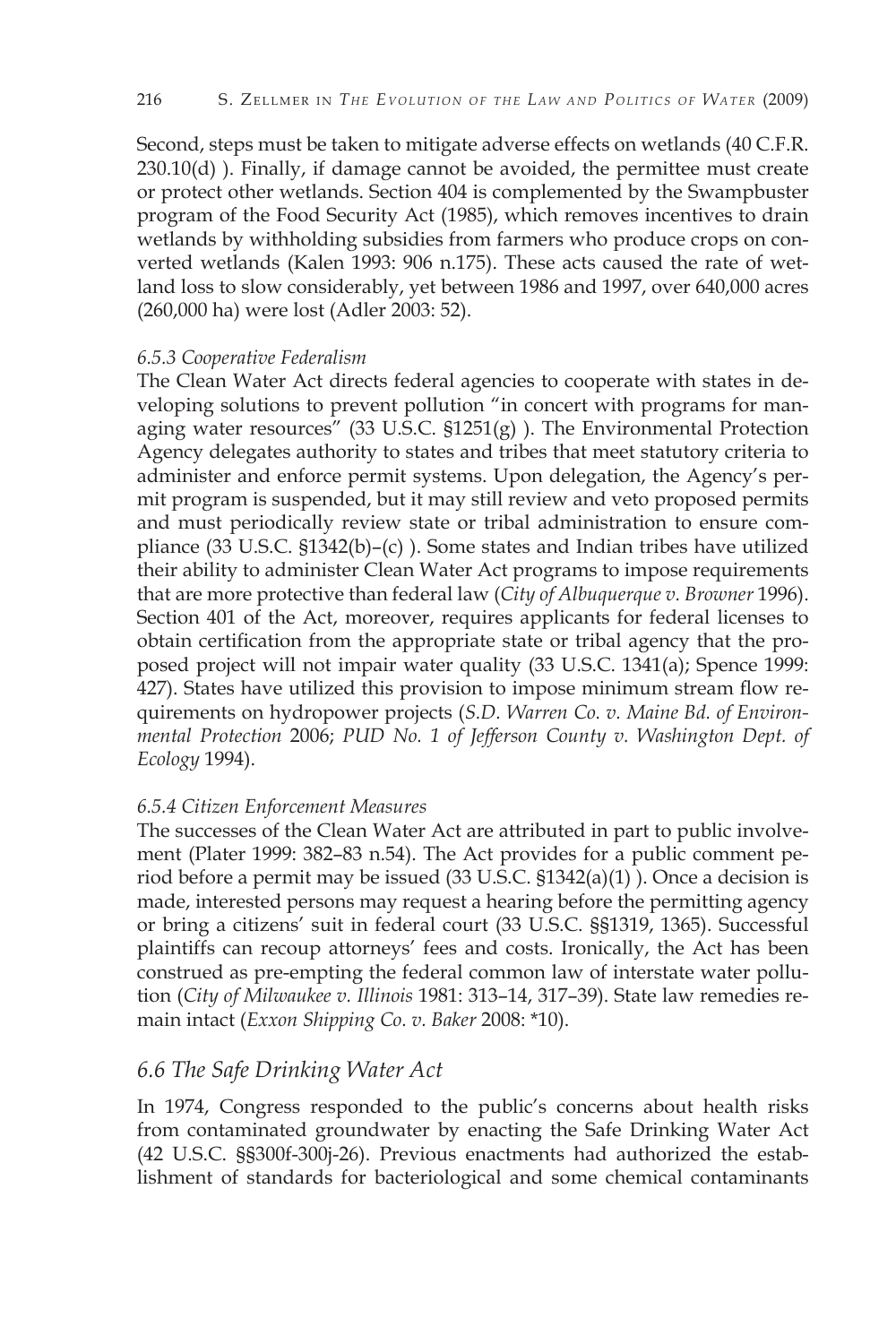in drinking water supplies, but only for interstate carriers and other limited circumstances (Cox 1997: 70). The Safe Drinking Water Act goes much further, regulating many types of contaminants in public drinking water systems—one that "has at least fifteen service connections or regularly serves at least twenty-five individuals" (42 U.S.C. §300f(4)(A) ). The Safe Drinking Water Act has four key requirements: establishment of national drinking water standards; regulation of underground injection wells; protection of aquifers that are the sole source of municipal drinking water; and protection of areas surrounding wellheads for municipal supplies. Actual implementation of the standards is left to the states under a delegation from the Agency; absent a delegation, administration is a federal responsibility (42 U.S.C. §§300g-1– 300g-3, 300g-5; Cox 1997: 70–71).

Today, the Safe Drinking Water Act covers some 200,000 public water systems serving over 240 million people (Steinzor 1996: 192). "This single measure has done more to improve the health status of the community, and at a lower cost, than any other achievement, not excepting immunization, advances in medical technology, or modern medical treatments and drugs" (Schneeweiss 1997: 77–78). Yet gaps remain. The Act protects only public, not private, drinking supplies. Groundwater is covered if used for public drinking supply, but not if used for agriculture or industry. Even covered drinking supplies may still contain substances posing "relatively high human health risks" (Steinzor 1996: 185). Lack of funding and under-enforcement are at the root of the problems (Steinzor 1996: 221). Regulators find it difficult to prosecute municipalities and small system operators "in light of the political clout of the former group and hapless ineptitude of the latter" (Steinzor 1996: 221). As with the Clean Water Act, citizens' suits are important in filling the enforcement gap.

#### *6.7 The Endangered Species Act*

The Endangered Species Act is a focal point for debates over the limits of regulatory power and the respective roles of private actors and governments in environmental protection (Doremus 2001: 50; Zellmer 2004: 320). In some cases, the Act has provoked dramatic changes in water usage. The first major battleground between development and environmental interests arose in *Tennessee Valley Authority v. Hill* (1978). The Supreme Court upheld an injunction of a nearly completed multimillion dollar dam because it would jeopardize an endangered fish, finding "that Congress intended endangered species to be afforded the highest of priorities."

The Endangered Species Act instructs all federal agencies to use existing authorities to conserve listed species  $(16 \text{ U.S.C. } $1536(a)(1))$ , and directs federal agencies to cooperate with state and local agencies on water resource issues relating to endangered species (16 U.S.C. §1531(c)(2)). Section 9, applicable to all persons, forbids the "take" of any member of a listed species of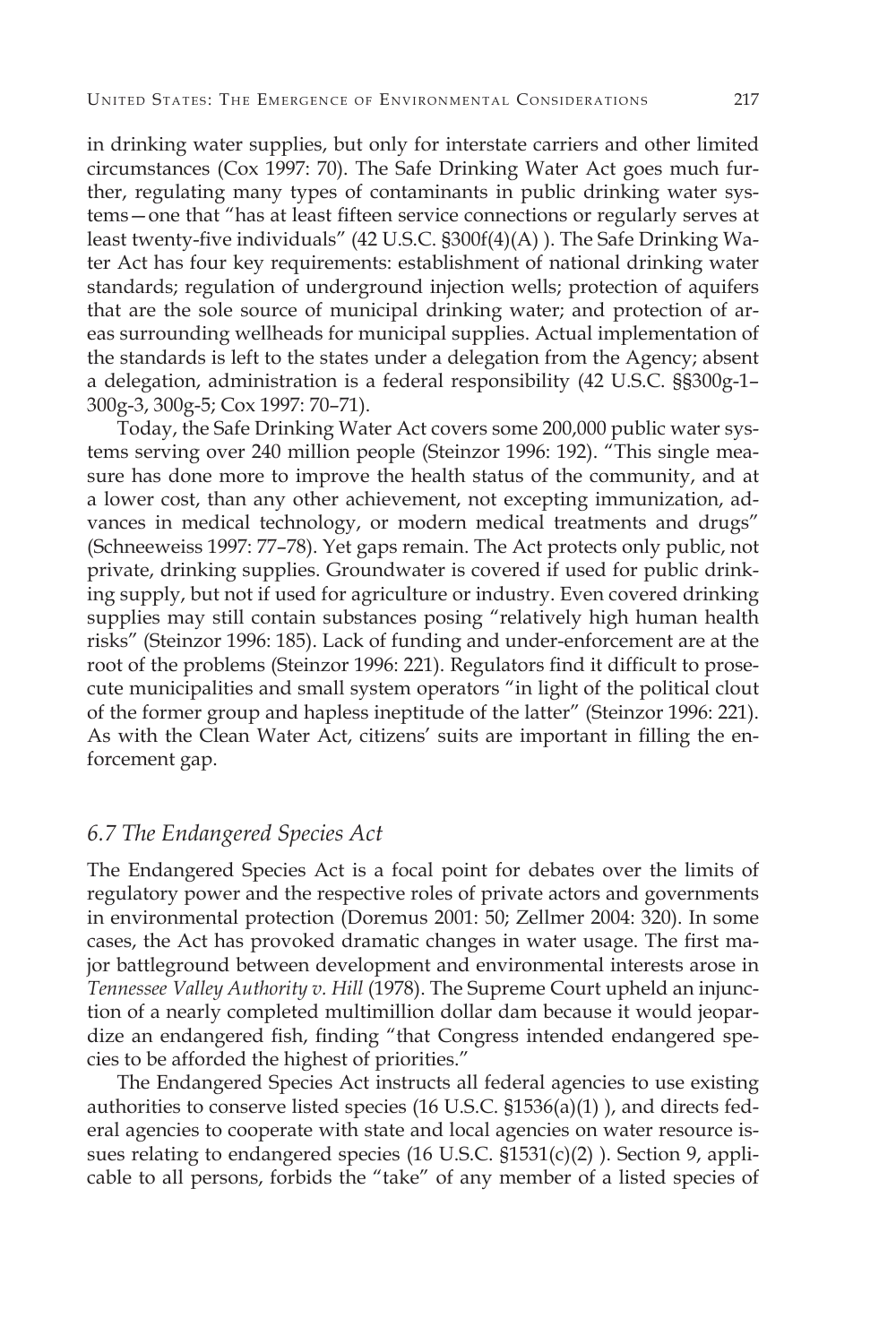fish or wildlife (16 U.S.C. §1538(a)(1)(B) ). "Take" includes harassing, harming, and killing listed species, as well as "significant habitat modification or degradation where it actually kills or injures wildlife," whether on private or public land (16 U.S.C. §1532(19); *United States v. Glenn-Colusa Irrigation District* 1992: 1129–30; *Babbitt v. Sweet Home Chapter of Communities for a Great Oregon* 1995). Section 7, which applies only to federal agencies, prohibits agencies from taking any action that may jeopardize the survival or recovery of listed species or adversely modify critical habitat (16 U.S.C. §1536). Accordingly, neither the Corps nor the Environmental Protection Agency may issue a Clean Water Act permit if the proposed discharge would jeopardize listed species (40 C.F.R. §230.10(b)(3); *National Association of Homebuilders v. Defenders of Wildlife* 2007: 2533). Moreover, because the Bureau of Reclamation is bound by §7, its requirements have been applied to both new and existing water supply projects (*Riverside Irrigation District v. Andrews* 1985: 512; *Klamath Water Users Ass'n v. Patterson* 1999: 1213; *O'Neill v. United States* 1995: 687). Although persons holding state-sanctioned water rights are not privileged to disregard the Act, they must be compensated if their property rights are infringed (*United States v. Glenn-Colusa Irrigation Dist.* 1992: 1134; *Tulare Lake Basin Water Storage Dist. v. United States* 2001).

Procedurally, §7 requires federal agencies to consult with the U.S. Fish and Wildlife Service or, for marine species, with National Oceanic and Atmospheric Administration Fisheries Service for a Biological Opinion if an agency's proposed action may adversely affect listed species (16 U.S.C. §1532(b) ). If the Service determines that the proposed action may jeopardize the species, it must suggest "reasonable and prudent alternatives." If the action agency wants to go ahead despite a jeopardy opinion, it may seek an exemption from the Endangered Species Committee, also known as the "God Squad." The proponent must show that there are no alternatives, that the benefits of the project outweigh the benefits of conserving the species, and that the project is in the public interest  $(16 \text{ U.S.C.} \text{})\text{S}^{3}6(\text{e})$ ,  $(h)(1)$ ). Exceptions are rare.

#### *6.8 State Instream Flow Laws*

State water law historically considered water left in a stream to be wasted. State legislatures recently have adopted statutes requiring maintenance of instream flows, primarily for fish, wildlife, or recreation and, in some cases, for water quality and aesthetics (Covell 1998: 178). Florida law, for example, requires local water districts to establish minimum flows for all watercourses within their jurisdiction at the point at which further withdrawals could be "significantly harmful to the water resources or ecology of the area" (Fla. Stat. Ann. §373.042(1)(b) ). Instream flow requirements have become increasingly valuable for protecting the ecological and economic values of rivers and streams.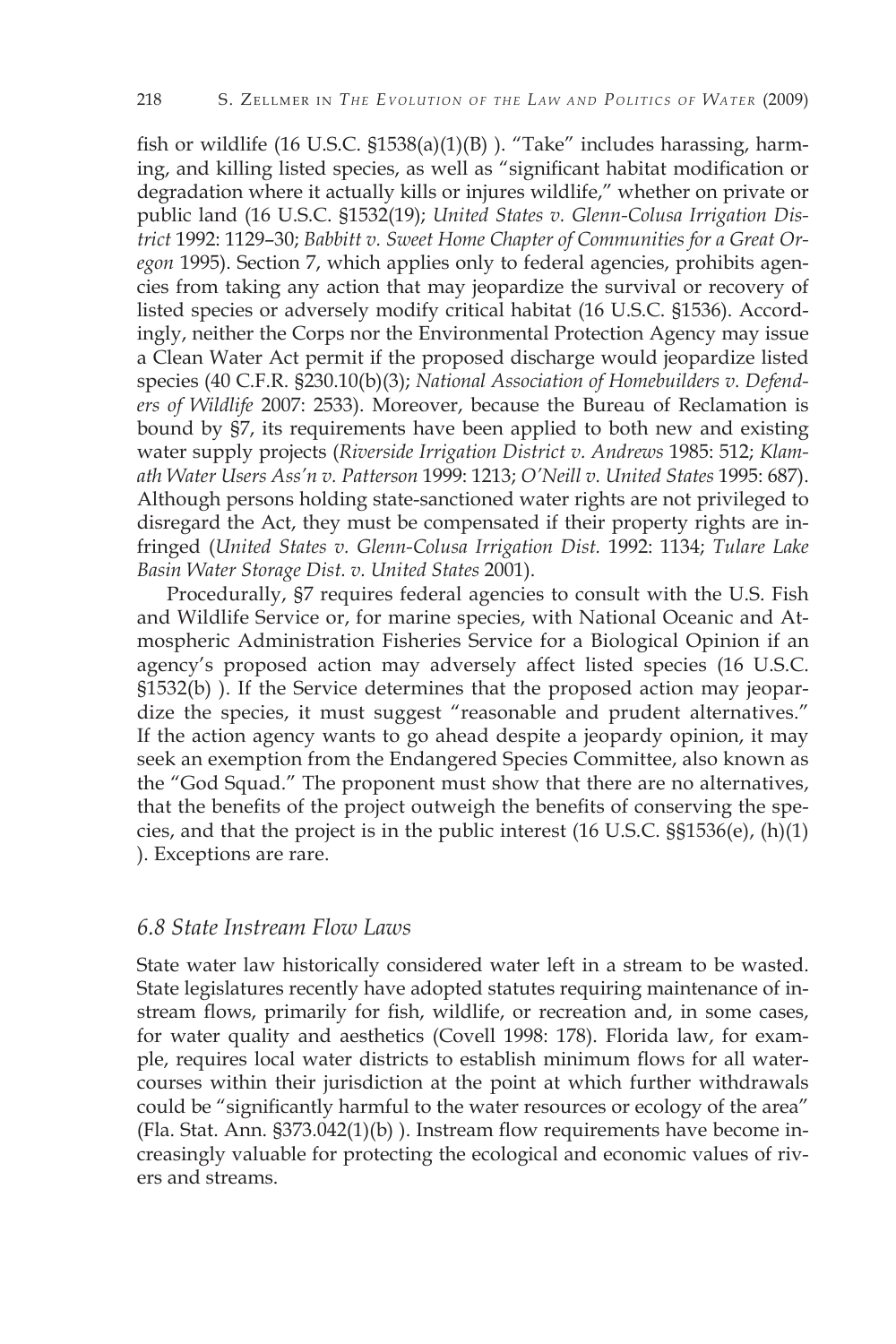#### **7 Looking Forward**

In recent years, citizens' groups, state and federal agencies, and Indian tribes have initiated restoration efforts on great rivers, such as the Colorado River, entire watersheds, such as the Florida Everglades, and many smaller water bodies. Most restoration initiatives strive to replicate natural flows to meet the needs of native species and to enhance water quality while promoting sustainability and resilience of the system. Approaches range from dam removal to less drastic measures like flood plain protection, altering flow regimes to replicate natural conditions, and habitat construction (Adler 2007). Restoration requires a significant shift in attitudes towards water management. Although the expansion of restoration priorities is "ad hoc, uneven, and not fully supported by adequate authority or funding" (Tarlock 2004: 1308–09), since the 1990s restoration opportunities have cropped up through federal licensing and regulatory requirements.

The re-licensing process under the Federal Power Act has been an indispensable tool (Getches 2001: 47; McCool 2005: 1907). To date, over 500 dams of various sizes have been removed nationwide (Gleick 2006: 6). Other federal agencies have also begun to embrace ecosystem restoration as a priority. The Corps of Engineers, for example, has adopted Environmental Operating Principles to inform its decisions and Congress has expressly identified environmental protection as a central mission for the Corps (33 U.S.C. §2316(a); Army Corps of Engineers 2003: iii). When restoration goals require alterations in water supply, holders of vested water rights can impede or cooperate with the project. An example of a promising cooperative effort can be seen in California, where a large-scale effort known as CALFED brought state and federal agencies together with agricultural, environmental, commercial, and municipal interests in the Sacramento and San Joaquin River Delta to agree upon a comprehensive plan to ensure reliable supplies, promote more efficient water uses, and improve water quality and ecological conditions (Gaines 2002: 164–65).

#### **8 Conclusion**

The picture of environmental quality of U.S. waterways is far brighter than in the past. Significant gains have been made in reducing point source pollution. Many watersheds, however, remain impaired by hydrological alterations and non-point source pollution. The cooperative federalism structure of modern environmental laws has facilitated pollution control efforts, but tensions between private, state, tribal, and federal actors continue to pose impediments to long-lasting resilient solutions, particularly in areas of jurisdictional overlap such as wetlands protection and flow impairments. Rigorous enforcement of uniform, nationwide environmental standards, coupled with innovative watershed restoration partnerships, will hold the key to future successes.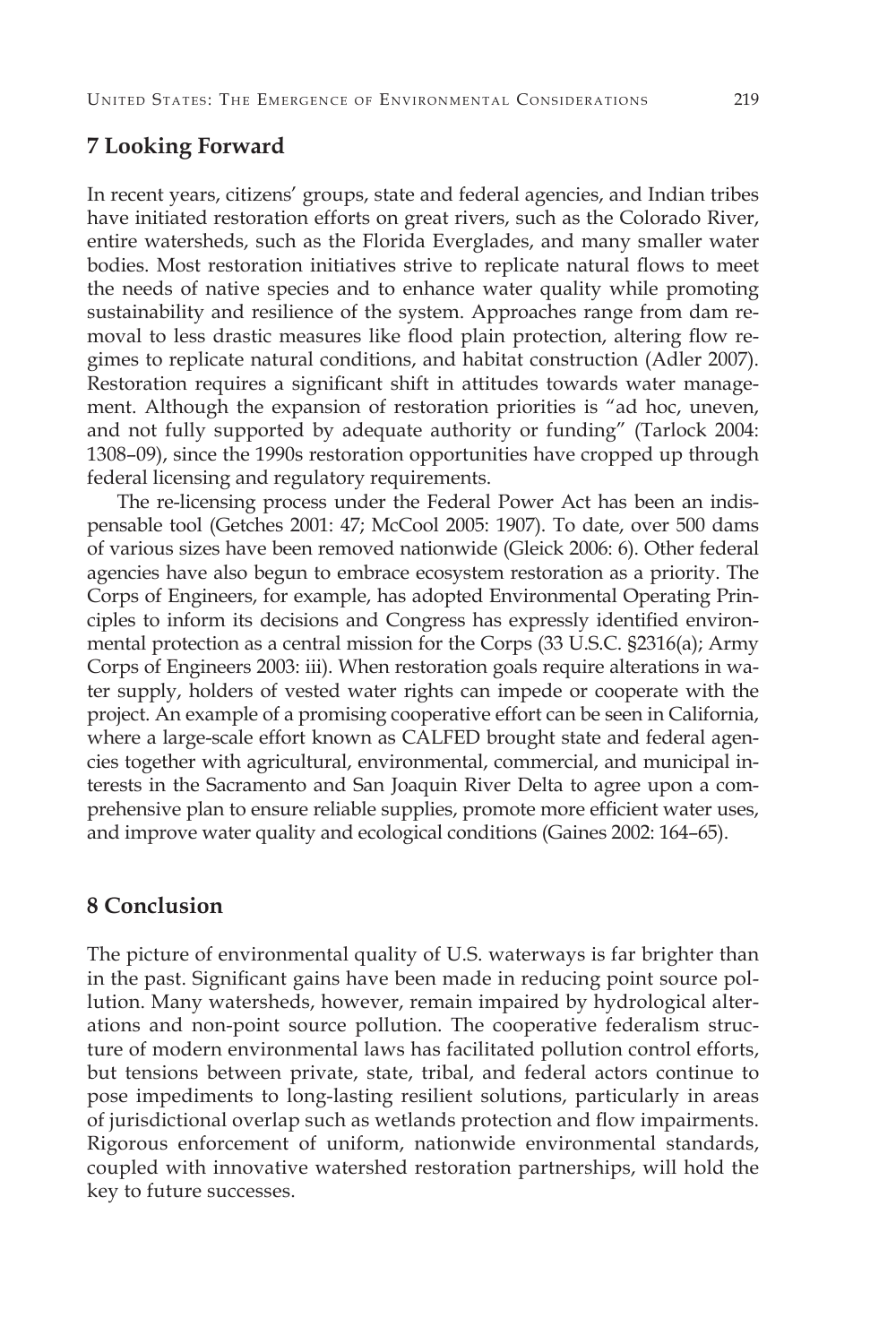#### **References**

- Adler, R. W. (1995). Addressing barriers to watershed protection. *Environmental Law*  25, 973–1106.
- Adler, R. W. (2003). The two lost books in the water quality trilogy: The elusive objectives of physical and biological integrity. *Environmental Law* 33, 29–77.
- Adler, R. W. (2007). *Restoring Colorado river ecosystems: A troubled sense of immensity.*  Washington, DC: Island Press.
- Andreen, W. L. (2003). The evolution of water pollution control in the United States— State, local, and federal efforts, 1789–1972. *Stanford Environmental Law Journal* 22, 145–200(Pt. I), 22, 215–294(Pt. II).
- Andreen, W. L. (2004). Water quality today Has the Clean Water Act been a success? *Alabama Law Review,* 55, 537–593.
- Army Corps of Engineers (2003). 2012: Aligning the U.S. army corps of engineers for success in the 21st century; http://www.hq.usace.army.mil/stakeholders/Final. htm
- Babbitt, B. (2005). *Cities in the wilderness: A new vision of land use in America.* Washington, DC: Island Press.
- Bakken, G. M. (2001). Lawyers in the American west, 1820–1920: A comment. *Nevada Law Journal,* 1, 88–111.
- Barry, J. M. (1998). *Rising tide: The great Mississippi flood of 1927 and how it changed America.* New York: Touchstone.
- Beuscher, J. H., & Morrison, J. W. (1955). Judicial zoning through recent nuisance cases. *Wisconsin Law Review,* 1955, 440–457.
- Bureau of Reclamation (2007). Bureau of Reclamation—About us; http://www.usbr. gov/main/about/
- Clemons, J. (2004). Interstate water disputes: A road map for states (Seagrant); http:// www.olemiss.edu/orgs/SGLC/MS-AL/acf.htm
- Colburn, J. (2005). The indignity of Federal wildlife habitat law. *Alabama Law Review,*  57, 417–498.
- Covell, C. F. (1998). A survey of state instream flow programs in the western United States. *University of Denver Water Law Review,* 1, 177–205.
- Cox, W. E. (1997). Evolution of the Safe Drinking Water Act: A search for effective quality assurance strategies and workable concepts of federalism. *William & Mary Environmental Law & Policy Review,* 21, 69–173.
- Davis, P. N. (1988). Protecting waste assimilation streamflows by the law of water allocation, nuisance, and public trust, and by environmental statutes. *Natural Resources Journal,* 28, 357–391.
- Davis, P. N. (1990). Federal and state water quality regulation and law in Missouri. *Missouri Law Review* 55, 411–507.
- Dellapenna, J. W. (2007). Regulated riparianism. In A. Kelly (Ed.), *Waters and water rights Vol. 1* (ch. 9). Newark, NJ: LexisNexis.
- Dellapenna, J. W., & Gupta, J., eds. (2009), *The Evolution of the Law and Politics of Water.* Springer.
- Diedrich, J. (2002). *Wild & scenic river management responsibilities technical report.* Washington, DC: Interagency Wild and Scenic Rivers Coordinating Council; http:// www.rivers.gov/publications/management.pdf
- Doremus, H. (2001). Adaptive management, the Endangered Species Act, and the institutional challenges of "new age" environmental protection. *Washburn Law Journal,* 41, 50–89.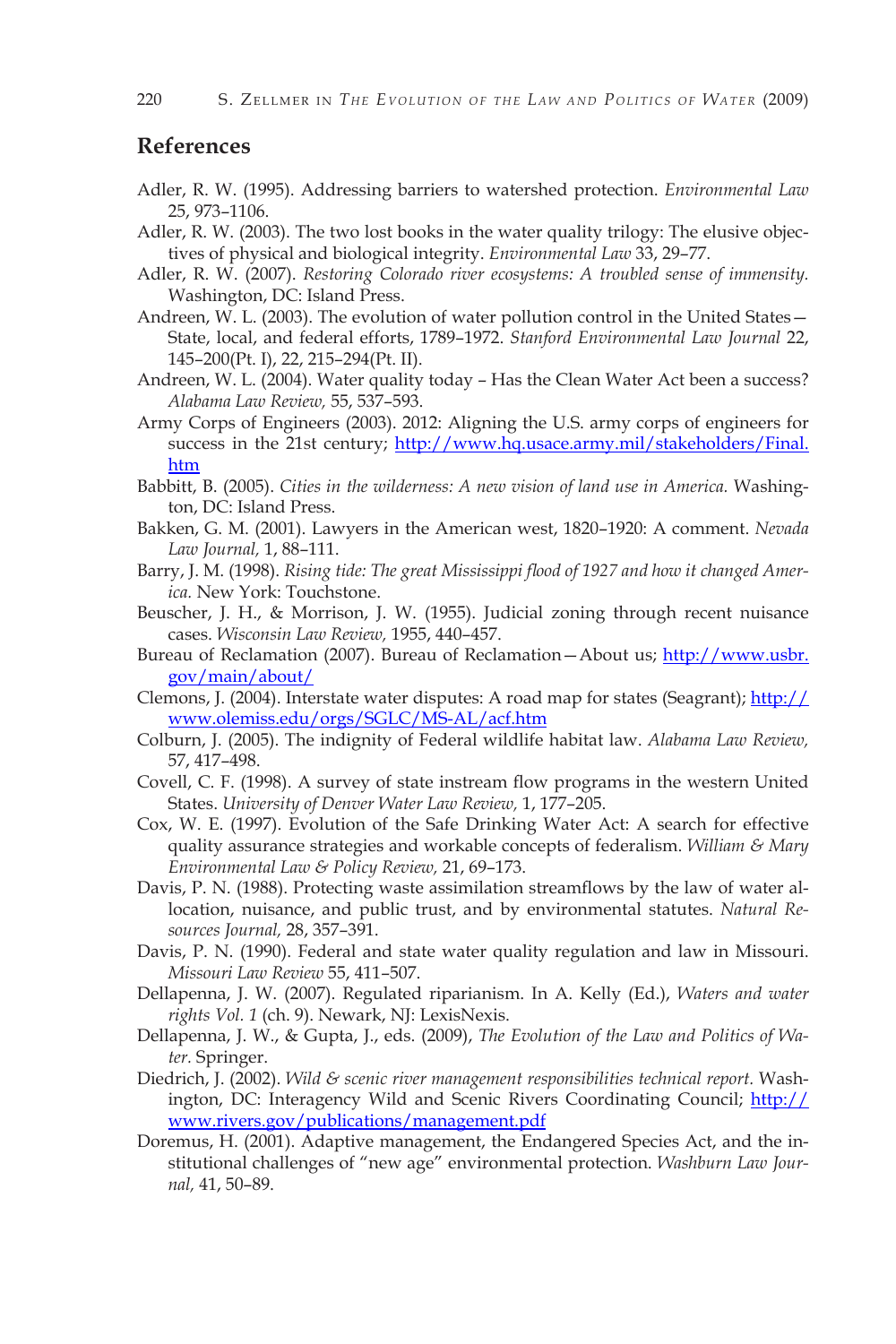- Egan, T. (2006). *The worst hard time: The untold story of those who survived the great American dust bowl.* Boston, MA: Houghton Mifflin.
- Environmental Protection Agency (2005). Permit status report for majors & minors (includes facilities covered by general non-SW permits); http://www.epa.gov/npdes/pubs/grade\_all.pdf
- Ferrell, J. R. (1993). *Big dam era: A legislative and institutional history of the Pick-Sloan Missouri basin program.* St. Louis, MO: Army Corps of Engineers.
- Gaines, S. E. (2002). Fresh water: Environment or trade? *Canadian-United States Law Journal,* 28, 157–168.
- Getches, D. H. (2001). The metamorphosis of western water policy: Have federal laws and local decisions eclipsed the states' role? *Stanford Environmental Law Journal,* 20, 3–72.
- Gleick, P. H. (2006). Eco-system restoration challenges and opportunities. *Pac. Mc-George Global Business & Development Law Journal* 19, 1–11.
- Gordon, R. W. (2000). Hurst recaptured. *Law & History Review,* 18, 167–175.
- Haines, A. L. (1996). *The Yellowstone story* (Rev. Ed.). Niwot, CO: University Press of Colorado.
- Hays, S. P. (1959). *Conservation and the gospel of efficiency: The progressive conservation movement 1890–1920.* Cambridge, MA: Harvard University Press.
- Hodas, D. R. (1989). Private actions for public nuisance: Common law citizen suits for relief from environmental harm. *Ecology Law Quarterly,* 16, 883–908.
- Houck, O. A. (2002). *The Clean Water Act TMDL program: Law, policy, and implementation* (2nd ed.). Washington, DC: Environmental Law Institute.
- Houck, O. A. (2006). Can we save New Orleans? *Tulane Environmental Law Journal,* 19, 1–68.
- Kalen, S. (1993). Commerce to conservation: The call for a national water policy and the evolution of federal jurisdiction over wetlands. *North Dakota Law Review,* 69, 873–914.
- Karkkainen, B. C. (2002). Toward a smarter NEPA: Monitoring and managing government's environmental performance. *Columbia Law Review,* 102, 903–972.
- Klein, C. A. (1999). On dams and democracy. *Oregon Law Review,* 78, 641–733.
- Lawrence, M. P. (2005). Damming rivers, damning cultures. *American Indian Law Review,* 30, 247–289.
- McCool, D. (2005). The river commons: A new era in US water policy. *Texas Law Review,* 83, 1903–1927.
- Percival, R. V. (2004). The Clean Water Act and the demise of the federal common law of interstate nuisance. *Alabama Law Review,* 55, 717–774.
- Pisani, D. J. (2002). *Water and American government: The reclamation bureau, national water policy, and the west, 1902–1935.* Berkeley, CA: University of California Press.
- Plater, Z. J. B. (1999). Environmental law and three economies: Navigating a sprawling field of study, practice and societal governance in which everything is connected to everything else. *Harvard Environmental Law Review,* 23, 359–392.
- Rogers, P. (1993). *America's water: Federal roles and responsibilities.* Cambridge, MA: MIT Press.
- Schneeweiss, J. (1997). Watershed protection strategies: A case study of the New York City watershed in light of the 1996 amendments to the Safe Drinking Water Act. *Villanova Environmental Law Journal* 8, 77–19.
- Spence, D. B. (1999). Managing delegation ex ante: Using law to steer administrative agencies. *Journal of Legal Studies,* 28, 413–459.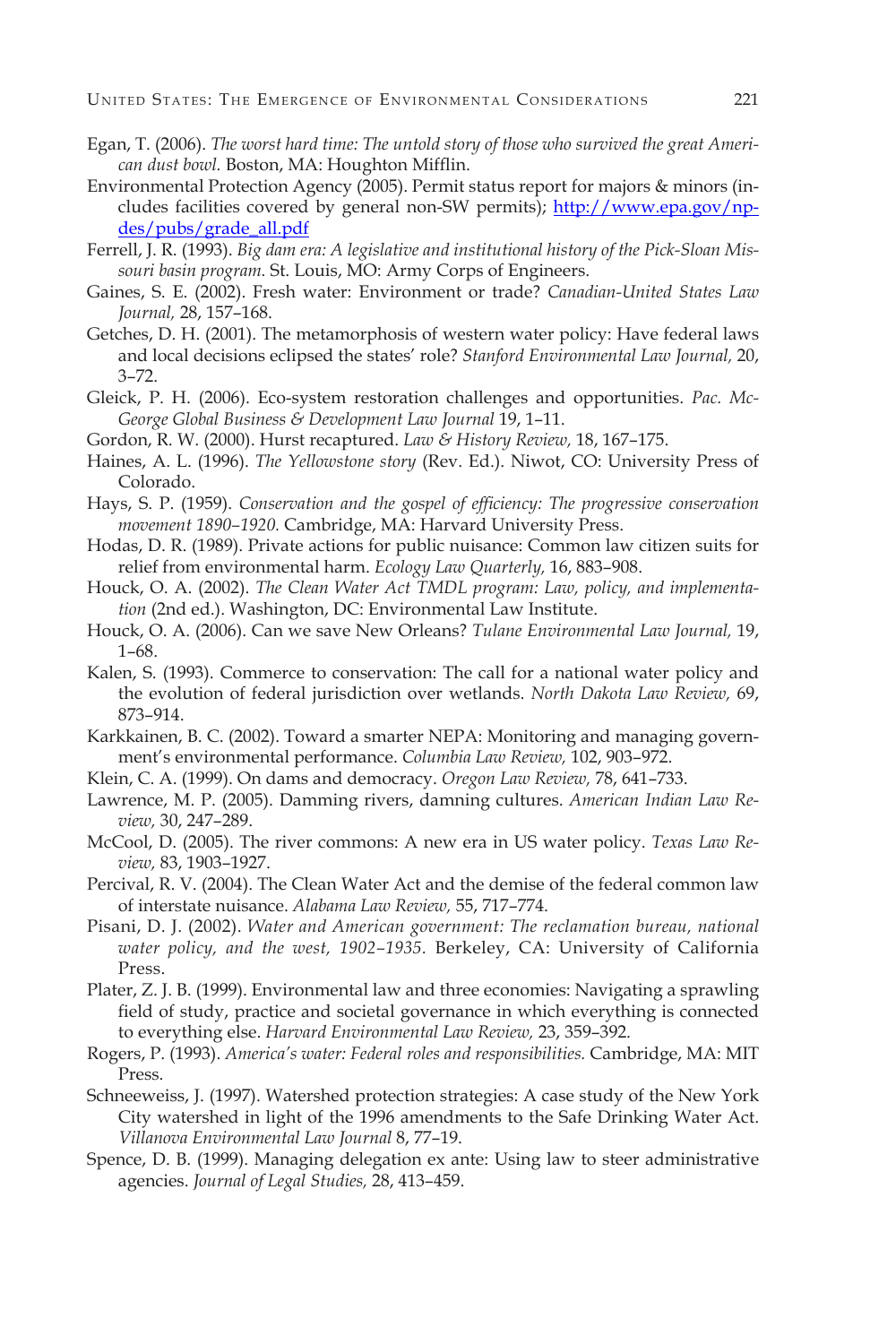- Steinzor, R. I. (1996). Unfunded environmental mandates and the "new (new) federalism": Devolution, revolution, or reform? *Minnesota Law Review,* 81, 97–227.
- Tarlock, A. D. (2004). A first look at a modern legal regime for a "post-modern" US Army Corps of Engineers. *University of Kansas Law Review,* 52, 1285–1325.
- Tarlock, A. D., & Tippy, R. (1970). The Wild and Scenic Rivers Act of 1968. *Cornell Law Review,* 55, 707–739.
- Utley, R. M., & Mackintosh, B. (1989). *The department of everything else: Highlights of interior history, the conservation movement.* National Park Service; http://www.cr.nps. gov/history/online\_books/utley-mackintosh/interior6.htm
- Wilkinson, C. F. (1989). The headwaters of the public trust: Some of the traditional doctrine. *Environmental Law,* 19, 425–472.
- Zellmer, S. (2000). The devil, the details, and the dawn of the 21st century administrative state: Beyond the new deal. *Arizona State Law Journal,* 32, 941–1049.
- Zellmer, S. (2004). A new corps of discovery for Missouri River management. *Nebraska Law Review,* 83, 305–361.

#### **Cases**

- Babbitt v. Sweet Home Chapter of Communities for a Great Oregon (1995). *United States Reports* 515:687–736.
- Bradley v. American Smelting and Refining Co. (1985) (Wash.). *Pacific Reporter* (2nd series) 709:782–793.
- California v. Federal Energy Regulatory Commission (1990). *United States Reports* 495:490–507.
- Cauley v. United States (1965) (District Court of the District of North Carolina). *Federal Supplement* 242:866–870.
- Cities Service Company v. State (1975) (Florida Court of Appeals). *Southern Reporter* (2nd series) 312:799–804.
- City of Albuquerque v. Browner (1996) (9th Circuit Court of Appeals). *Federal Reporter*  (3rd series) 97:415–429.
- City of Klamath Falls v. Babbitt (1996) (District Court of the District of Columbia). *Federal Supplement* 947:1–9.
- City of Milwaukee v. Illinois (1981). *United States Reports* 451:304–354.
- Dubois v. Department of Agriculture (1966) (1st Circuit Court of Appeals). *Federal Reporter* (3rd series) 102:1273–1301.
- Exxon Shipping Co. v. Baker (2008). *Supreme Court Reporter* 128:2605–2641.
- First Iowa Hydro-Electric Co-op v. Federal Power Commission (1946). *United States Reports* 328:152–188.
- Fortier v. Flambeau Plastics Co. (1991) (Wisconsin). *Northwest Reporter* 476:593–684.
- Harrison v. Spring Valley HG Co. (1881) (California). *Pacific Reporter* 4:381–382.
- Illinois Central Railroad v. Illinois (1892). *United States Reports* 146:387–476.
- Kalur v. Resor (1971) (District Court of the District of Columbia). 335:1–15.
- Klamath Water Users Protective Association v. Patterson (1999) (9th Circuit Court of Appeals). *Federal Reporter* (3rd series) 204:1206–1214.
- Marsh v. Oregon Natural Resources Council (1989). *United States Reports* 490:360–385. Missouri v. Illinois (1906). *United States Reports* 200:496–526.
- National Association of Homebuilders v. Defenders of Wildlife (2007). *Supreme Court Reporter* 127:2518–2553.
- Nelson v. O'Neal (1871). *Montana Reports* 1:284.